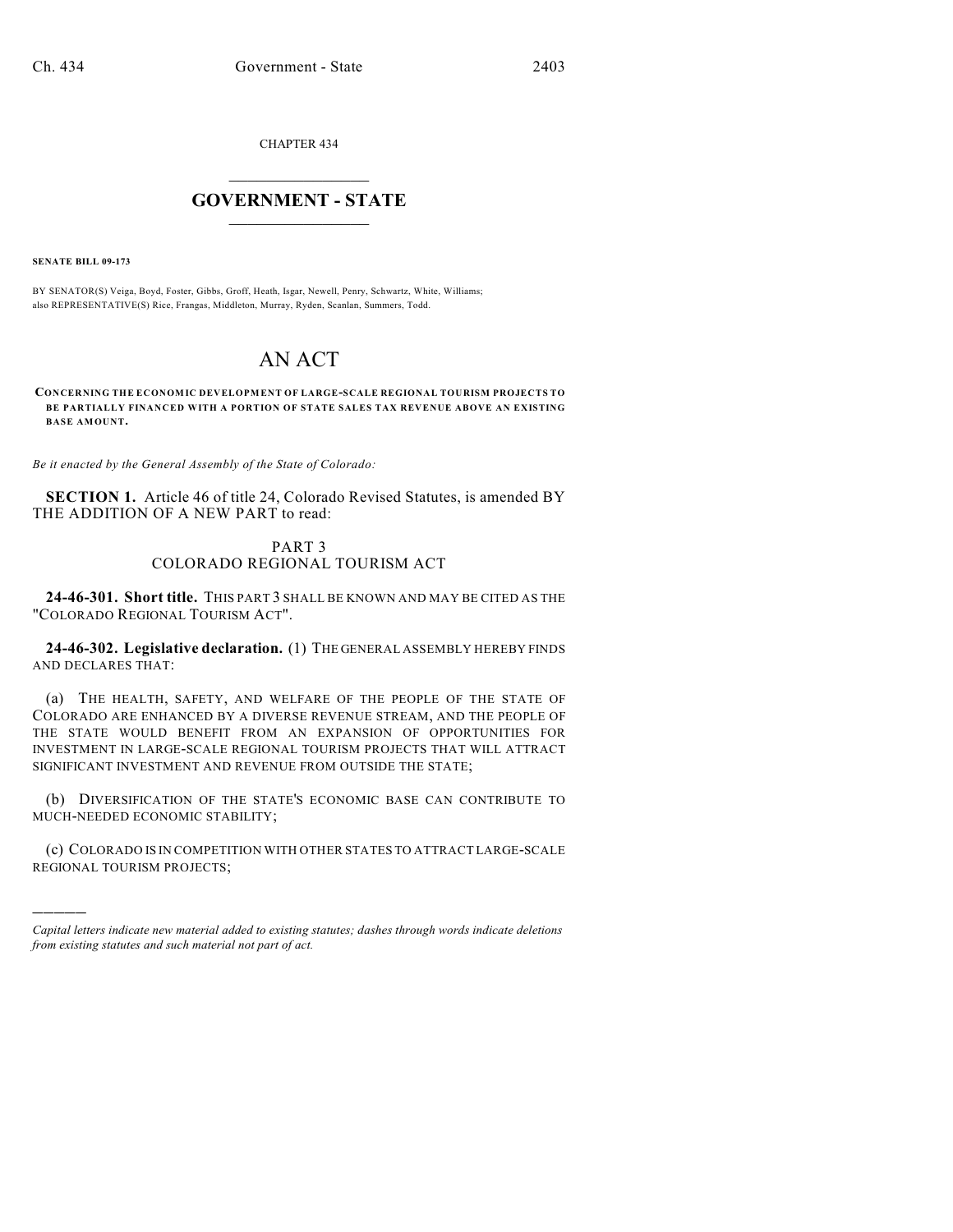(d) IT IS IN THE BEST INTERESTS OF THE PEOPLE OF THE STATE TO PROVIDE A FINANCING MECHANISM FOR ATTRACTING, CONSTRUCTING, AND OPERATING LARGE-SCALE REGIONAL TOURISM PROJECTS THAT WILL ATTRACT SIGNIFICANT INVESTMENT AND REVENUE FROM OUTSIDE THE STATE; AND

(e) IN KEEPING WITH COLORADO'S TRADITION OF LOCAL GOVERNMENTS PLAYING A SIGNIFICANT ROLE IN LAND USE AND DEVELOPMENT PROJECTS, REGIONAL TOURISM PROJECTS SHOULD BE PROPOSED BY A LOCAL GOVERNMENT OR BY ONE OR MORE LOCAL GOVERNMENTS WORKING TOGETHER.

**24-46-303. Definitions.** AS USED IN THIS PART 3, UNLESS THE CONTEXT OTHERWISE REQUIRES:

(1) "BASE YEAR REVENUE" MEANS THE STATE SALES TAX REVENUE COLLECTED DURING THE TWELVE-MONTH PERIOD IMMEDIATELY PRIOR TO THE MONTH IN WHICH A REGIONAL TOURISM PROJECT IS AUTHORIZED, AS DETERMINED BY THE DEPARTMENT OF REVENUE.

(2) "COMMISSION" MEANS THE COLORADO ECONOMIC DEVELOPMENT COMMISSION CREATED IN SECTION 24-46-102.

(3) "DIRECTOR" MEANS THE DIRECTOR OF THE COLORADO OFFICE OF ECONOMIC DEVELOPMENT CREATED IN SECTION 24-48.5-101.

(4) "ELIGIBLE COSTS" MEANS THE COSTS OF DESIGNING, CONSTRUCTING, FINANCING, AND MAINTAINING ELIGIBLE IMPROVEMENTS DESIGNATED BY THE COMMISSION AS PART OF AN APPROVED REGIONAL TOURISM PROJECT, INCLUDING BUT NOT LIMITED TO COSTS OF ENGINEERING, CONSTRUCTION ENGINEERING, SURVEYING, CONSTRUCTION SURVEYING, CONSTRUCTION LABOR AND MATERIALS, DESIGN, PLANNING, LEGAL SERVICES, ACCOUNTING, OVERHEAD OR ADMINISTRATIVE STAFFING, FINANCING, BOND ISSUANCE OR REISSUANCE, UNDERWRITING, INTEREST PAYMENTS, LOAN ORIGINATION FEES, AND SIMILAR NECESSARY AND CONVENIENT COSTS INCURRED BY THE FINANCING ENTITY IN EXERCISING ITS POWERS PURSUANT TO THIS PART 3. MONEYS ADVANCED BY PRIVATE DEVELOPERS WITHIN THE REGIONAL TOURISM PROJECT TO THE FINANCING ENTITY FOR ELIGIBLE IMPROVEMENTS, WHETHER PURSUANT TO LOANS OR CONTRACTUAL FUNDING AND REIMBURSEMENT AGREEMENTS, TOGETHER WITH REASONABLE INTEREST THEREON, SHALL BE ELIGIBLE COSTS. IN ADDITION, THE FINANCING ENTITY'S COSTS FOR PURCHASING ELIGIBLE IMPROVEMENTS CONSTRUCTED AND OWNED BY THIRD PARTIES EITHER PRIOR TO OR SUBSEQUENT TO DESIGNATION OF THE REGIONAL TOURISM PROJECT SHALL BE ELIGIBLE COSTS. COSTS AND EXPENSES INCURRED BY THE FINANCING ENTITY PURSUANT TO SECTION 24-35-118 AND IN COMPLYING WITH ITS ANNUAL REPORT AND AUDIT OBLIGATIONS UNDER THIS ARTICLE SHALL BE ELIGIBLE COSTS.

(5) "ELIGIBLE IMPROVEMENTS" MEANS THE SPECIFIC IMPROVEMENTS AUTHORIZED BY THE COMMISSION AS PART OF AN APPROVED REGIONAL TOURISM PROJECT, WHETHER PUBLICLY OR PRIVATELY OWNED, INCLUDING BUT NOT LIMITED TO STORM SEWER AND SANITARY SEWER COLLECTION, CONVEYANCE, DISTRIBUTION, TREATMENT, AND RELATED FACILITIES AND REAL PROPERTY INTERESTS NECESSARY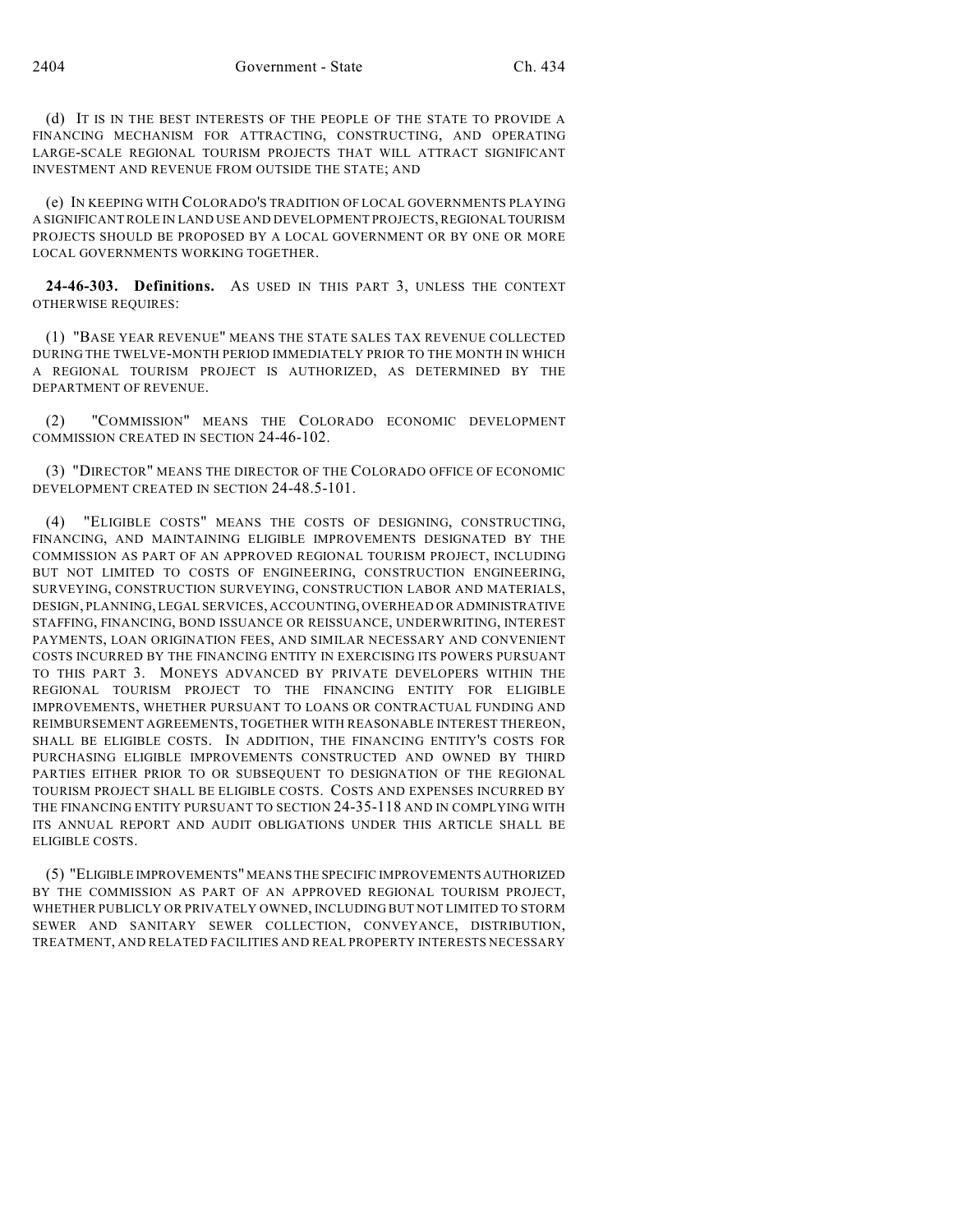OR CONVENIENT THERETO; POTABLE AND NONPOTABLE WATER SUPPLIES AND COLLECTION, CONVEYANCE, DISTRIBUTION, TREATMENT, AND RELATED FACILITIES AND REAL PROPERTY INTERESTS RELATED THERETO; ROADS; STREETS; STATE HIGHWAYS; RIGHTS-OF-WAY; LIGHTING; TRAFFIC SIGNALS AND SIGNS; DIRECTION AND LOCATION SIGNAGE AND SIMILAR SIGNAGE; LAND ACQUISITION; SURVEYING, ENGINEERING, SOILS TESTING, SITE PLANNING, GRADING, AND SIMILAR ACTIVITIES NECESSARY OR CONVENIENT FOR SITE PREPARATION AND DEVELOPMENT; PARK AND RECREATIONAL FACILITIES; TRAILS AND PATHS; PUBLIC SAFETY FACILITIES; LANDSCAPING; TOURISM AND ENTERTAINMENT FACILITIES; TRANSPORTATION FACILITIES; SURFACE AND STRUCTURED PARKING FACILITIES; AND ANY OTHER FACILITIES OR IMPROVEMENTS NECESSARY TO OR CONVENIENT FOR THE COMPLETION OF AN APPROVED PROJECT.

(6) "FINANCING ENTITY" MEANS THE ENTITY DESIGNATED BY THE COMMISSION IN CONNECTION WITH ITS APPROVAL OF A REGIONAL TOURISM PROJECT TO RECEIVE AND UTILIZE STATE SALES TAX INCREMENT REVENUE. A FINANCING ENTITY MAY BE A METROPOLITAN DISTRICT CREATED PURSUANT TO TITLE 32, C.R.S., AN URBAN RENEWAL AUTHORITY CREATED PURSUANT TO PART 1 OF ARTICLE 25 OF TITLE 31, C.R.S., OR ANY REGIONAL TOURISM AUTHORITY TO BE FORMED PURSUANT TO THIS PART<sub>3</sub>.

(7) "FINANCING TERM" MEANS THE AGGREGATE PERIOD AUTHORIZED BY THE COMMISSION PURSUANT TO THIS PART 3 WITHIN WHICH THE FINANCING ENTITY IS AUTHORIZED TO RECEIVE AND UTILIZE STATE SALES TAX INCREMENT REVENUE TO FINANCE ELIGIBLE COSTS.

(8) "LOCAL GOVERNMENT" MEANS A CITY, COUNTY, CITY AND COUNTY, OR TOWN OR A GROUP OF CONTIGUOUS CITIES, COUNTIES, CITY AND COUNTIES, OR TOWNS.

(9) "REGIONAL TOURISM AUTHORITY" OR "AUTHORITY" MEANS A CORPORATE BODY ORGANIZED PURSUANT TO THIS PART 3 FOR THE PURPOSES, WITH THE POWERS, AND SUBJECT TO THE RESTRICTIONS SET FORTH IN THIS PART 3 AND THE FORMATION OF WHICH HAS BEEN APPROVED BY THE COMMISSION PURSUANT TO THIS PART 3.

(10) "REGIONAL TOURISM PROJECT" OR "PROJECT" MEANS A DEVELOPMENT PROJECT THAT IS PLANNED TO INCLUDE A TOURISM OR ENTERTAINMENT FACILITY TOGETHER WITH ANCILLARY USES, STRUCTURES, AND IMPROVEMENTS, AND THAT HAS BEEN APPROVED BY THE COMMISSION PURSUANT TO THIS PART 3.

(11) "REGIONAL TOURISM ZONE" MEANS THE GEOGRAPHIC AREA DEFINED BY THE COMMISSION AS PART OF AN APPROVED REGIONAL TOURISM PROJECT. A REGIONAL TOURISM ZONE SHALL NOT EXTEND INTO THE TERRITORIAL BOUNDARIES OF ANY LOCAL GOVERNMENT EXCEPT FOR THE LOCAL GOVERNMENT THAT IS REQUESTING THE DESIGNATION OF THE REGIONAL TOURISM ZONE. A REGIONAL TOURISM ZONE MAY BE LIMITED TO PORTIONS OF A LOCAL GOVERNMENT AND MAY INCLUDE NONCONTIGUOUS TRACTS OR PARCELS OF PROPERTY.

(12) "STATE SALES TAX INCREMENT REVENUE" MEANS THE PORTION OF THE REVENUE DERIVED FROM STATE SALES TAXES COLLECTED WITHIN A DESIGNATED REGIONAL TOURISM ZONE IN EXCESS OF THE AMOUNT OF BASE YEAR REVENUE.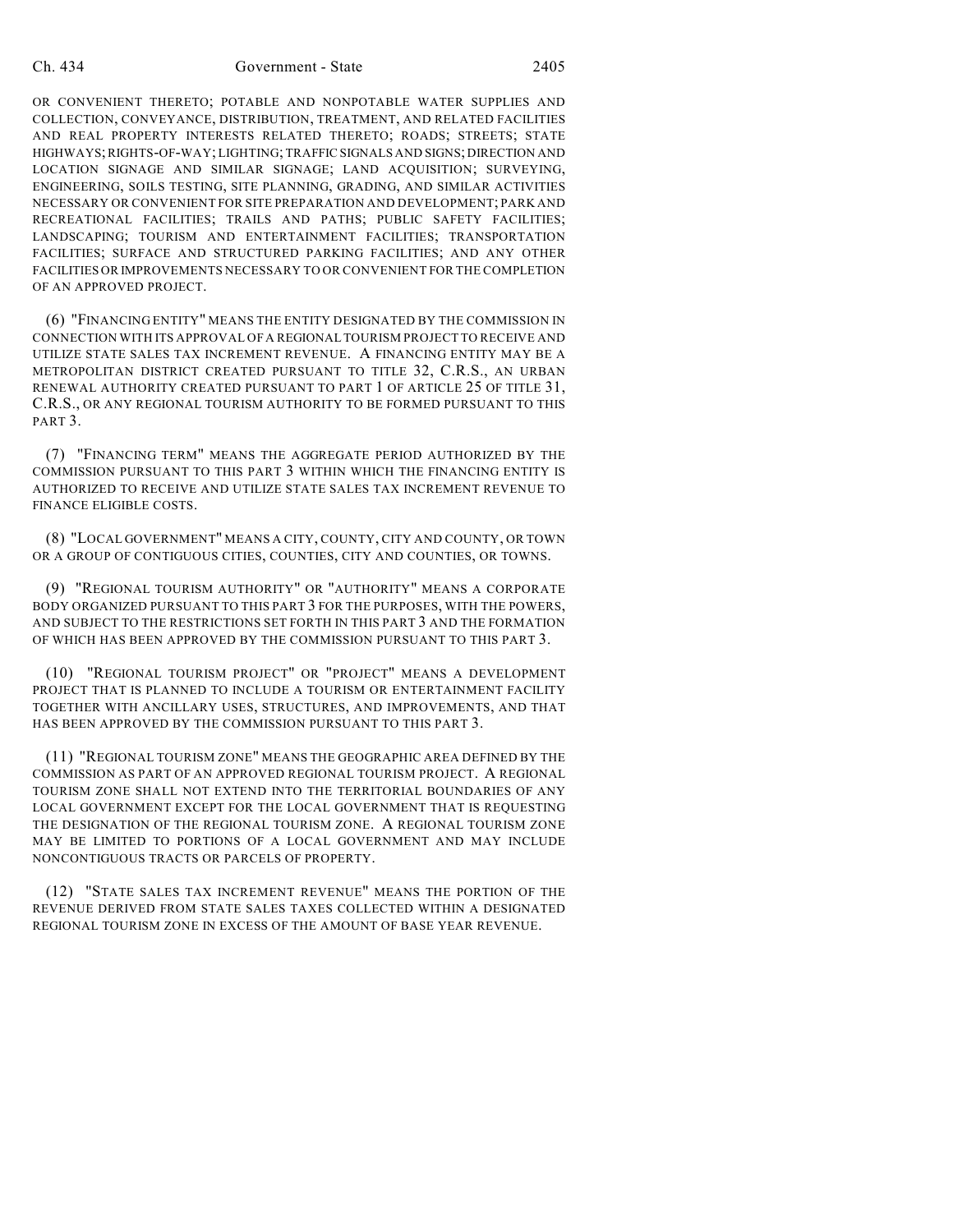(13) "TOURISM OR ENTERTAINMENT FACILITY" MEANS A FACILITY OR GROUP OF INTERRELATED FACILITIES CONSTRUCTED PRIMARILY FOR USE AS A TOURISM OR ENTERTAINMENT VENUE THAT IS REASONABLY ANTICIPATED TO DRAW A SIGNIFICANT NUMBER OF REGIONAL, NATIONAL, OR INTERNATIONAL PATRONS. A TOURISM OR ENTERTAINMENT FACILITY MAY INCLUDE BUT NEED NOT BE LIMITED TO MUSEUMS, STADIUMS, ARENAS, MAJOR SPORTS FACILITIES, PERFORMING ARTS THEATERS, THEME OR AMUSEMENT PARKS, CONFERENCE CENTER OR RESORT HOTELS, OR OTHER SIMILAR VENUES.

**24-46-304. Regional tourism project - application - requirements.** (1) ANY LOCAL GOVERNMENT MAY APPLY FOR APPROVAL OF A REGIONAL TOURISM PROJECT, INCLUDING DESIGNATION OF A REGIONAL TOURISM ZONE, THE CREATION OF A REGIONAL TOURISM AUTHORITY, AND DESIGNATION OF A FINANCING ENTITY TO RECEIVE, UTILIZE, AND DISPERSE STATE SALES TAX INCREMENT REVENUE FOR ELIGIBLE COSTS.

(2) A LOCAL GOVERNMENT SHALL SUBMIT AN APPLICATION FOR A REGIONAL TOURISM PROJECT TO THE COLORADO OFFICE OF ECONOMIC DEVELOPMENT IN A FORM AND MANNER TO BE DETERMINED BY THE COMMISSION. THE OFFICE SHALL PROVIDE THE COMMISSION WITH EACH APPLICATION RECEIVED AFTER THE DIRECTOR'S REVIEW PURSUANT TO SECTION 24-46-305. THE APPLICATION SHALL INCLUDE, BUT NEED NOT BE LIMITED TO, THE FOLLOWING:

(a) MAPS OF THE PROPOSED PROJECT AREA SHOWING BOTH CURRENT CONDITIONS AND A CONCEPTUAL RENDERING OF THE PROPOSED PROJECT IN ITS ANTICIPATED BUILT CONDITION;

(b) A MAP SHOWING THE PROPOSED BOUNDARIES OF THE PROPOSED REGIONAL TOURISM ZONE;

(c) A NARRATIVE DESCRIPTION OF THE PROPOSED PROJECT, INCLUDING THE LOCATION AND ESTIMATED OVERALL COST, ESTIMATED ELIGIBLE COSTS, ANTICIPATED SCOPE AND PHASING OF ELIGIBLE IMPROVEMENTS, AND THE INFRASTRUCTURE EXISTING OR NEEDED IN CONNECTION WITH THE PROJECT;

(d) A DISCUSSION OF EACH OF THE APPLICATION CRITERIA AND HOW THE PROJECT WILL MEET EACH OF THE CRITERIA, INCLUDING AN ECONOMIC ANALYSIS DETAILING PROJECTED ECONOMIC DEVELOPMENT, IMPACT ON FUTURE STATE SALES TAX REVENUE DURING AND AFTER THE FINANCING TERM, THE NUMBER OF NEW JOBS TO BE CREATED BY THE PROJECT BY JOB CATEGORY AS DEFINED BY THE COLORADO DEPARTMENT OF LABOR AND EMPLOYMENT OCCUPATIONAL EMPLOYMENT STATISTICS SURVEY AND THE WAGES AND, TO THE EXTENT THAT IT IS REASONABLY POSSIBLE, INFORMATION ON HEALTH BENEFITS FOR JOBS IN EACH CATEGORY, MARKET IMPACT, ANTICIPATED REGIONAL AND IN-STATE COMPETITION, THE ABILITY TO ATTRACT OUT-OF-STATE TOURISTS, THE FISCAL IMPACT TO LOCAL GOVERNMENTS WITHIN AND ADJACENT TO THE REGIONAL TOURISM ZONE, AN ANALYSIS OF THE IMPACT TO LOCAL SCHOOL DISTRICTS AND AN ESTIMATE OF THE PERCENTAGE OF TOTAL PROGRAM THAT THE STATE WILL BECOME RESPONSIBLE TO FUND THROUGH THE STATE'S SHARE OF TOTAL PROGRAM PURSUANT TO SECTION 22-54-106, C.R.S., IN THE EVENT THAT AN URBAN RENEWAL AUTHORITY IS THE FINANCING ENTITY FOR THE REGIONAL TOURISM PROJECT AND USES PROPERTY TAX REVENUE TO FINANCE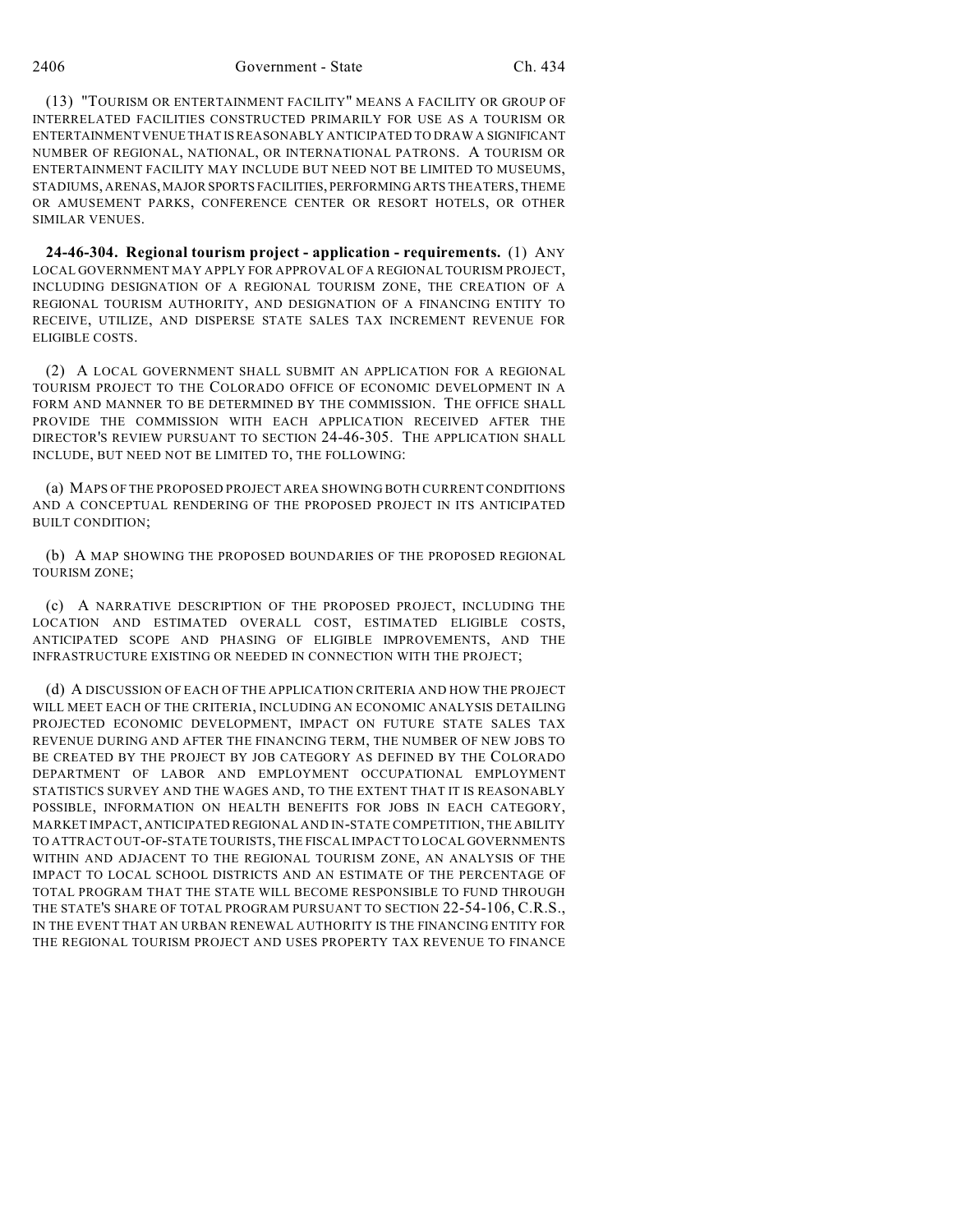THE PROJECT, AND ANY OTHER INFORMATION REASONABLY REQUESTED BY THE COMMISSION;

(e) A DESCRIPTION OF THE PROPOSED FINANCING ENTITY, A GENERAL DESCRIPTION OF THE FINANCING ENTITY'S PLAN FOR FINANCING THE ELIGIBLE COSTS AND PROVIDING THE ELIGIBLE IMPROVEMENTS, AND WHETHER AUTHORIZATION OF A REGIONAL TOURISM AUTHORITY IS REQUESTED. A REQUEST FOR AUTHORIZATION OF A REGIONAL TOURISM AUTHORITY SHALL INCLUDE A DESCRIPTION OF THE PROPOSED AUTHORITY'S GEOGRAPHIC BOUNDARIES, REQUESTED POWERS, AND ANTICIPATED SOURCES OF REVENUE, IF ANY, IN ADDITION TO STATE SALES TAX INCREMENT REVENUE;

(f) IF IT IS ANTICIPATED THAT THE FINANCING ENTITY WILL ENTER INTO CONTRACTUAL ARRANGEMENTS WITH ONE OR MORE URBAN RENEWAL AUTHORITIES, METROPOLITAN DISTRICTS, LOCAL GOVERNMENTS, OR PRIVATE PARTIES WITH RESPECT TO THE METHOD OF FINANCING THE ELIGIBLE COSTS AND PROVIDING ELIGIBLE IMPROVEMENTS, A GENERAL DESCRIPTION OF SUCH CONTEMPLATED CONTRACTUAL ARRANGEMENTS;

(g) IF IT IS ANTICIPATED THAT THE ELIGIBLE IMPROVEMENTS WILL BE CONSTRUCTED IN PHASES OR THAT FINANCING OF THE ELIGIBLE COSTS WILL BE ACCOMPLISHED IN PHASES, A DESCRIPTION OF THE CONTEMPLATED PHASES AND ANTICIPATED TIMING OF THE PHASES;

(h) THE PROPOSED FINANCING TERM, THE PERCENTAGE OF STATE SALES TAX INCREMENT REVENUE TO BE ALLOCATED TO THE FINANCING ENTITY, AND THE PORTION OF THE FINANCING TERM DURING WHICH SUCH PERCENTAGE IS TO BE ALLOCATED TO THE FINANCING ENTITY. NO SINGLE DEBT ISSUANCE OF THE FINANCING ENTITY SHALL HAVE A MATURITY DATE IN EXCESS OF THIRTY YEARS; EXCEPT THAT THE FINANCING TERM MAY EXCEED THIRTY YEARS TO THE EXTENT THAT THE FINANCING ENTITY ANTICIPATES ISSUING A SERIES OF BONDS OR OTHER FORMS OF DEBT AND PROVIDED THAT THE FINANCING ENTITY SHALL HAVE THE ABILITY TO CONSOLIDATE OR REFINANCE PREVIOUSLY ISSUED DEBT OR BONDS WITH A MATURITY DATE FOR SUCH CONSOLIDATED OR REFINANCED DEBT OR BONDS NOT TO EXCEED THIRTY YEARS; AND

(i) ALONG WITH THE ECONOMIC ANALYSIS SUBMITTED WITH THE APPLICATION, A REPORT BY A THIRD-PARTY ANALYST WHO IS AN EXPERT IN THE FIELD OF ECONOMIC OR PUBLIC FINANCIAL ANALYSIS CALCULATING THE PERCENTAGE OF THE STATE SALES TAX INCREMENT REVENUE THAT WILL BE DEDICATED TO THE REGIONAL TOURISM PROJECT TO BE SET BY THE COMMISSION PURSUANT TO SECTION 24-46-305 (3) (d). THE APPLICANT SHALL SHARE ITS DATA AND REASONING WITH THE THIRD-PARTY ANALYST, AND THE ANALYST SHALL RELY ON SUCH DATA AND REASONING AS IT DEEMS APPROPRIATE IN THE EXERCISE OF ITS INDEPENDENT JUDGMENT. AN APPLICANT DISSATISFIED WITH SUCH REPORT MAY REVISE ITS APPLICATION AND REQUEST REPORT REVISIONS. THE REVIEWING THIRD-PARTY ANALYST SHALL BE CHOSEN THROUGH A REQUEST FOR PROPOSALS ISSUED BY THE OFFICE OF STATE PLANNING AND BUDGETING TO ENSURE AN INDEPENDENT AND THOROUGH ANALYSIS, AND THE THIRD-PARTY ANALYST SHALL REPORT TO THAT OFFICE. THE COSTS OF SUCH REPORT SHALL BE PAID BY THE APPLICANT DIRECTLY TO THE THIRD-PARTY ANALYST.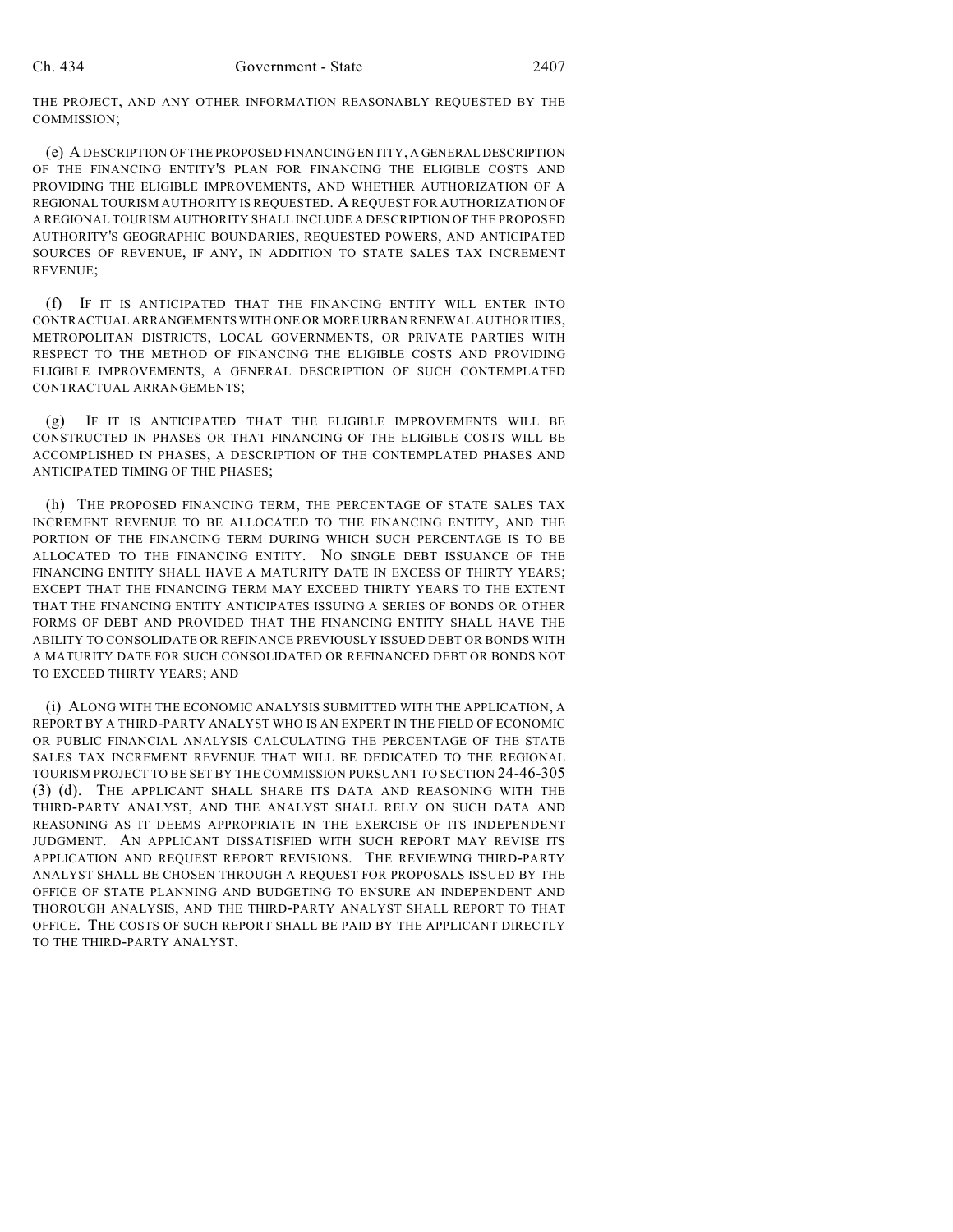(3) AN APPLICATION BY A LOCAL GOVERNMENT FOR DESIGNATION AS A REGIONAL TOURISM PROJECT SHALL BE APPROVED BY THE COMMISSION UPON A FINDING BY THE MAJORITY OF THE COMMISSIONERS PARTICIPATING IN THE REVIEW OF THE APPLICATION THAT THE APPLICATION DEMONSTRATES THAT EACH OF THE FOLLOWING CRITERIA ARE MATERIALLY MET:

(a) THE PROJECT IS OF AN EXTRAORDINARY AND UNIQUE NATURE AND IS REASONABLY ANTICIPATED TO CONTRIBUTE SIGNIFICANTLY TO ECONOMIC DEVELOPMENT AND TOURISM IN THE STATE AND THE COMMUNITIES WHERE THE PROJECT IS LOCATED;

(b) THE PROJECT IS REASONABLY ANTICIPATED TO RESULT IN A SUBSTANTIAL INCREASE IN OUT-OF-STATE TOURISM;

(c) A SIGNIFICANT PORTION OF THE SALES TAX REVENUE GENERATED BY THE PROJECT IS REASONABLY ANTICIPATED TO BE ATTRIBUTABLE TO TRANSACTIONS WITH NONRESIDENTS OF THE REGIONAL TOURISM ZONE; AND

(d) THE LOCAL GOVERNMENT HAS PROVIDED RELIABLE ECONOMIC DATA DEMONSTRATING THAT IN THE ABSENCE OF STATE SALES TAX INCREMENT REVENUE, THE PROJECT IS NOT REASONABLY ANTICIPATED TO BE DEVELOPED WITHIN THE FORESEEABLE FUTURE.

**24-46-305. Regional tourism project approval - director - commission review.** (1) UPON RECEIPT OF A LOCAL GOVERNMENT'S APPLICATION FOR A REGIONAL TOURISM PROJECT, THE DIRECTOR OR THE DIRECTOR'S DESIGNEE SHALL REVIEW THE APPLICATION AND SHALL MAKE AN INITIAL DETERMINATION REGARDING WHETHER THE APPLICATION HAS MET THE CRITERIA FOR A REGIONAL TOURISM PROJECT SPECIFIED IN SECTION 24-46-304.

(2) UPON REVIEW OF EACH APPLICATION FOR COMPLETENESS, THE DIRECTOR SHALL FORWARD THE APPLICATION TO ANY COUNTY OR COUNTIES WHERE THE REGIONAL TOURISM PROJECT WILL BE IMPLEMENTED AND TO MUNICIPALITIES ADJACENT TO THE REGIONAL TOURISM PROJECT WILL BE IMPLEMENTED FOR AN OPPORTUNITY TO REVIEW THE APPLICATION AND SUBMIT COMMENTS TO THE COMMISSION. THE DIRECTOR SHALL PROVIDE SUCH COUNTIES AND MUNICIPALITIES WITH THE APPLICATION AT LEAST THIRTY DAYS PRIOR TO THE PUBLIC HEARING HELD PURSUANT TO SUBSECTION (3) OF THIS SECTION. THE DIRECTOR SHALL ALSO FORWARD THE APPLICATION TO THE COMMISSION WITH A RECOMMENDATION THAT THE COMMISSION APPROVE OR DENY THE APPLICATION OR APPROVE THE APPLICATION WITH CONDITIONS; EXCEPT THAT THE COMMISSION SHALL NOT APPROVE ANY PROJECT THAT, IF APPROVED, WOULD LIKELY CREATE A STATE SALES TAX REVENUE DEDICATION OF MORE THAN FIFTY MILLION DOLLARS TO ALL REGIONAL TOURISM PROJECTS IN ANY GIVEN YEAR. THE COMMISSION SHALL NOT APPROVE MORE THAN TWO PROJECTS.

(3) THE COMMISSION SHALL HOLD A PUBLIC HEARING, SUBJECT TO THE PROVISIONS OF THE "COLORADO SUNSHINE ACT OF 1972", ARTICLE 6 OF THIS TITLE, TO REVIEW AND CONSIDER THE APPLICATION. AFTER THE HEARING HAS BEEN HELD, THE COMMISSION SHALL REVIEW EACH APPLICATION AND GIVE CONSIDERATION TO THE DIRECTOR'S RECOMMENDATIONS. THE COMMISSION SHALL TAKE ACTION ON THE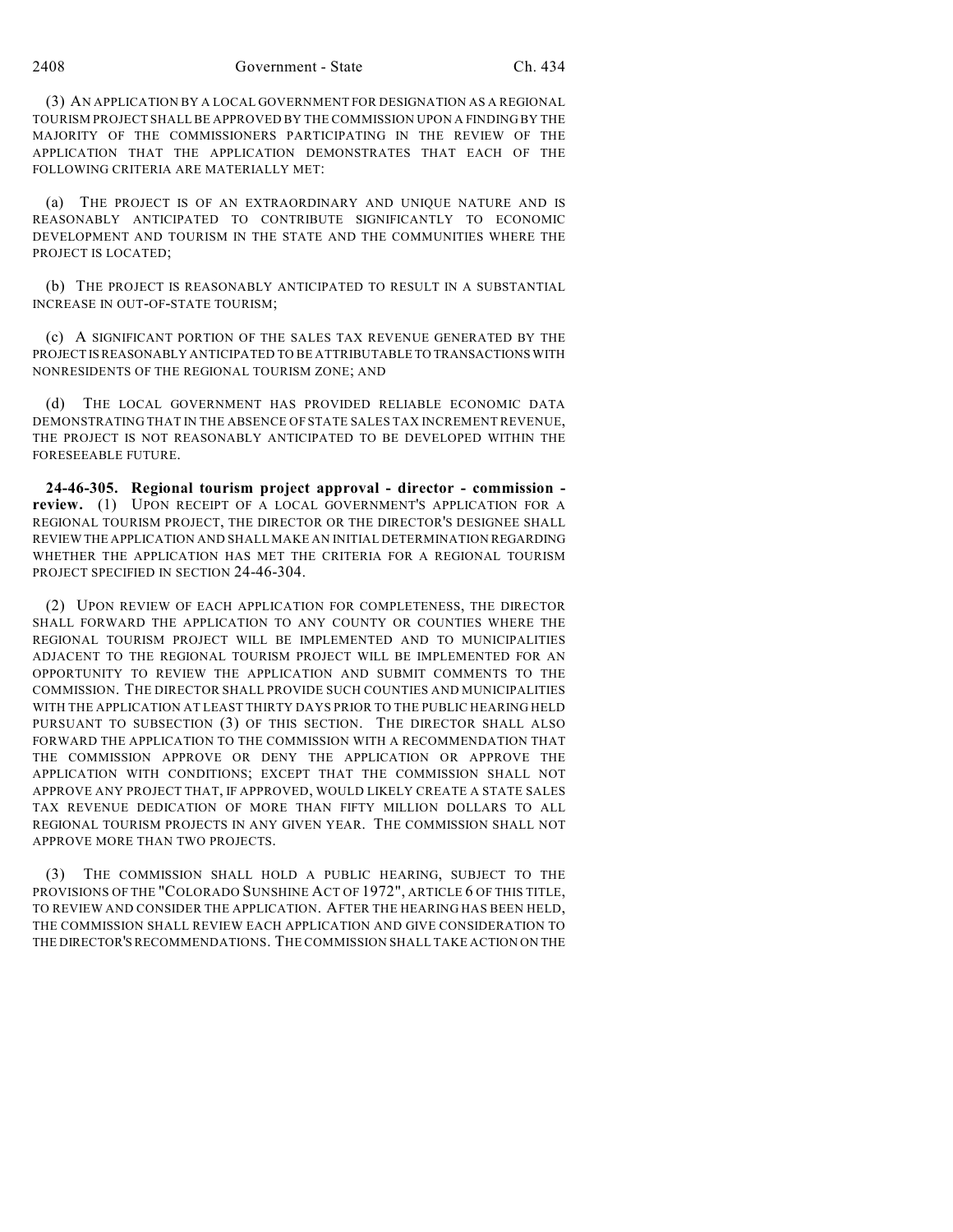APPLICATION WITHIN A REASONABLE TIME AFTER SUBMISSION. IF THE COMMISSION APPROVES THE APPLICATION, IT SHALL ADOPT A RESOLUTION SPECIFYING THE FOLLOWING:

(a) THE LOCAL GOVERNMENT THAT HAS BEEN APPROVED TO UNDERTAKE A REGIONAL TOURISM PROJECT;

(b) THE AREA OF THE REGIONAL TOURISM ZONE;

(c) WHETHER THE COMMISSION HAS AUTHORIZED THE CREATION OF A REGIONAL TOURISM AUTHORITY; AND

(d) THE PERCENTAGE OF THE STATE SALES TAX INCREMENT REVENUE THAT WILL BE DEDICATED TO THE REGIONAL TOURISM PROJECT. SUCH PERCENTAGE SHALL BE SET AT A VALUE THAT IN THE BEST ESTIMATION OF THE COMMISSION WILL RESULT IN ONLY THE NET NEW REVENUE LIKELY CREATED BY THE PROJECT AND RELATED DEVELOPMENT BEING DEDICATED TO THE FINANCING ENTITY AND SHALL EXCLUDE ANY SALES TAX REVENUE THE STATE WOULD LIKELY HAVE RECEIVED WITHOUT THE PROJECT AND DEVELOPMENT.

(4) AS PART OF THE APPROVAL OF A REGIONAL TOURISM PROJECT, THE COMMISSION SHALL AUTHORIZE THE DEPARTMENT OF REVENUE TO COLLECT THE PERCENTAGE OF THE STATE SALES TAX INCREMENT REVENUE SET BY THE COMMISSION PURSUANT TO PARAGRAPH (d) OF SUBSECTION (3) OF THIS SECTION ON BEHALF OF THE APPROVED FINANCING ENTITY AND SHALL AUTHORIZE THE FINANCING ENTITY TO RECEIVE AND UTILIZE THE STATE SALES TAX INCREMENT REVENUE FOR THE DURATION OF THE FINANCING TERM. IN IMPLEMENTING SUCH AUTHORIZATION, THE DEPARTMENT OF REVENUE SHALL REMIT SUCH REVENUE TO THE FINANCING ENTITY ON A MONTHLY BASIS PROMPTLY AFTER COLLECTION. THE COMMISSION SHALL AUTHORIZE THE UTILIZATION OF THE STATE SALES TAX INCREMENT REVENUE BY THE FINANCING ENTITY PURSUANT TO THIS PART 3 AND ANY CONDITIONS OF APPROVAL IMPOSED BY THE COMMISSION AND INCORPORATED IN WRITING INTO THE COMMISSION'S RESOLUTION OF APPROVAL.

FOLLOWING THE COMMISSION'S APPROVAL OF AN APPLICATION, THE COMMISSION SHALL PROMPTLY TRANSMIT WRITTEN NOTICE AND A COPY OF THE APPROVAL TO THE EXECUTIVE DIRECTOR OF THE DEPARTMENT OF REVENUE. SUCH TRANSMITTAL SHALL INCLUDE ANY INFORMATION DEEMED NECESSARY BY THE DEPARTMENT OF REVENUE TO FULFILL ITS OBLIGATIONS PURSUANT TO THIS PART 3.

**24-46-306. Regional tourism authority - board - creation - powers and duties.** (1) THE COMMISSION SHALL NOT DENY A REQUEST TO AUTHORIZE THE CREATION OF A REGIONAL TOURISM AUTHORITY IF THE COMMISSION OTHERWISE APPROVES AN APPLICATION FOR A REGIONAL TOURISM PROJECT THAT INCLUDES A REQUEST FOR THE FORMATION OF A REGIONAL TOURISM AUTHORITY.

(2) A REGIONAL TOURISM AUTHORITY, IF AUTHORIZED, SHALL BE GOVERNED BY A BOARD CONSISTING OF THE FOLLOWING MEMBERS:

(a) IF THE APPLICANT IS A SINGLE LOCAL GOVERNMENTAL ENTITY, TWO MEMBERS APPOINTED BY THE COMMISSION WHO ARE OWNERS OF COMMERCIAL PROPERTY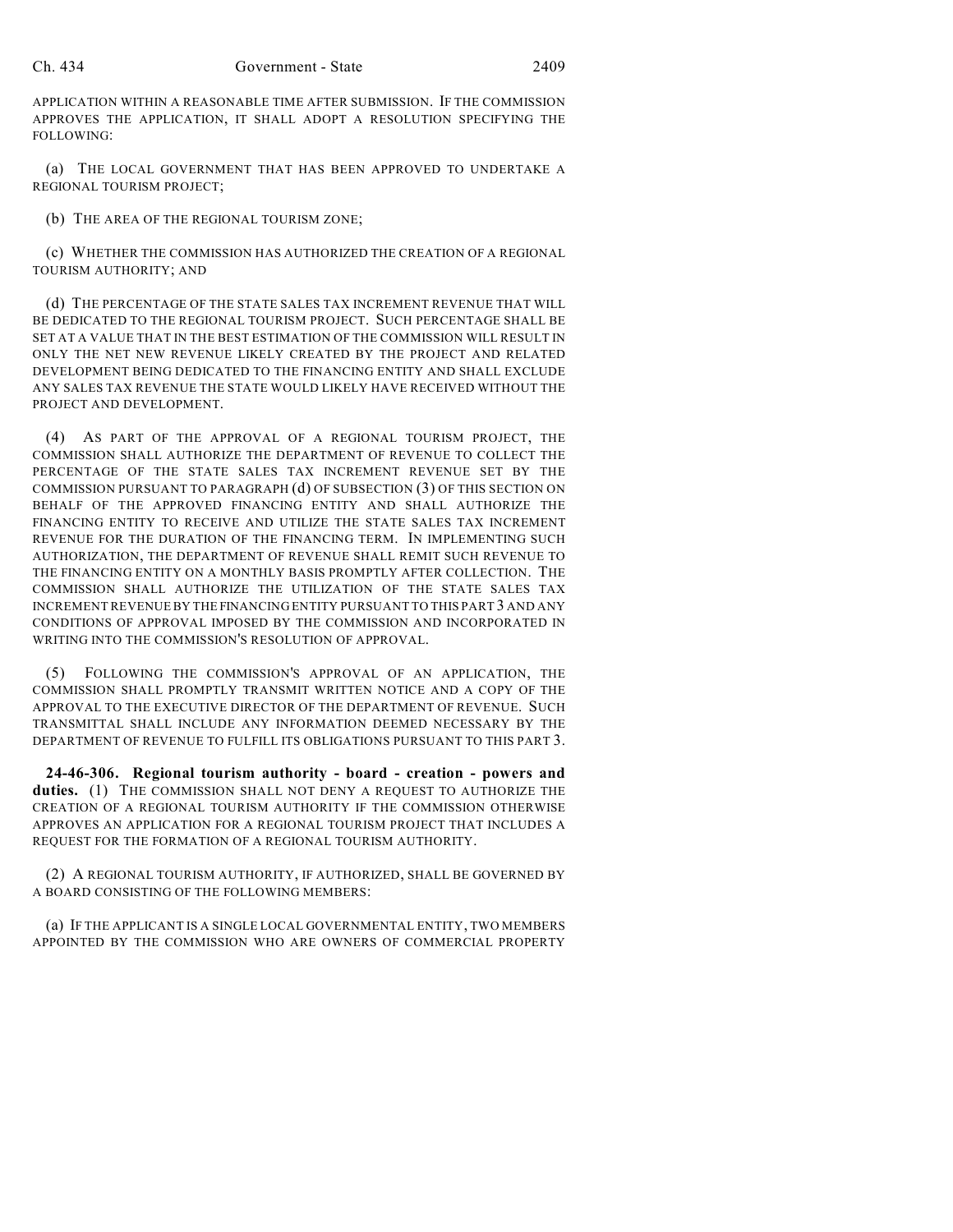WITHIN THE REGIONAL TOURISM ZONE AND THREE MEMBERS APPOINTED BY THE LOCAL GOVERNMENTAL ENTITY. OF THE MEMBERS APPOINTED BY THE LOCAL GOVERNMENTAL ENTITY, AT LEAST ONE MEMBER SHALL BE A LOCALLY ELECTED OFFICIAL AND AT LEAST ONE MEMBER SHALL REPRESENT THE COMMUNITY AT LARGE.

(b) IF THE APPLICANT IS TWO LOCAL GOVERNMENTAL ENTITIES, THREE MEMBERS APPOINTED BY THE COMMISSION WHO ARE OWNERS OF COMMERCIAL PROPERTY WITHIN THE REGIONAL TOURISM ZONE AND TWO MEMBERS APPOINTED BY EACH OF THE LOCAL GOVERNMENTAL APPLICANTS. OF THE MEMBERS APPOINTED BY THE LOCAL GOVERNMENTAL APPLICANTS, AT LEAST ONE MEMBER SHALL BE AN ELECTED OFFICIAL OF THE LOCAL GOVERNMENT AND AT LEAST ONE MEMBER SHALL REPRESENT THE COMMUNITY AT LARGE.

(c) IF THE APPLICANT IS MORE THAN TWO LOCAL GOVERNMENTAL ENTITIES, A SINGLE MEMBER WHO IS AN ELECTED OFFICIAL AND A SINGLE MEMBER WHO REPRESENTS THE COMMUNITY AT LARGE APPOINTED BY EACH LOCAL GOVERNMENTAL ENTITY AND AN EQUAL NUMBER OF COMMERCIAL PROPERTY OWNERS WITHIN THE TOURISM ZONE.

(3) UNLESS LIMITED BY THE COMMISSION'S CONDITIONS OF APPROVAL, EACH AUTHORITY SHALL HAVE ALL OF THE POWERS NECESSARY OR CONVENIENT TO CARRY OUT AND EFFECT THE PURPOSES AND PROVISIONS OF THIS PART 3, INCLUDING BUT NOT LIMITED TO THE FOLLOWING POWERS:

(a) PERPETUAL EXISTENCE AND SUCCESSION;

(b) TO ADOPT, HAVE, AND USE A CORPORATE SEAL;

(c) TO SUE AND BE SUED AND TO BE A PARTY TO SUITS, ACTIONS, AND PROCEEDINGS;

(d) TO UNDERTAKE REGIONAL TOURISM PROJECTS;

(e) TO ENTER INTO CONTRACTS AND AGREEMENTS AFFECTING THE AFFAIRS OF THE REGIONAL TOURISM AUTHORITY AS NECESSARY TO COMPLETE A REGIONAL TOURISM PROJECT;

(f) TO RECEIVE, INVEST, PLEDGE, SPEND, AND OTHERWISE UTILIZE AND EXPEND STATE SALES TAX INCREMENT REVENUE IN ACCORDANCE WITH AN APPROVED REGIONAL TOURISM PROJECT;

(g) TO ASSIGN AND PLEDGE TO ANY METROPOLITAN DISTRICT OR URBAN RENEWAL AUTHORITY HAVING ALL OR ANY PORTION OF THE REGIONAL TOURISM ZONE WITHIN ITS BOUNDARIES OR SERVICE AREA THE AUTHORITY'S RIGHT TO RECEIVE AND UTILIZE STATE SALES TAX INCREMENT REVENUE TO SUPPORT BONDS OR OTHER FINANCING INSTRUMENTS ISSUED OR ENTERED INTO BY THE METROPOLITAN DISTRICT OR URBAN RENEWAL AUTHORITY FOR ELIGIBLE COSTS OR TO ACQUIRE ELIGIBLE IMPROVEMENTS, INCLUDING BUT NOT LIMITED TO LOANS OR FUNDING AND REIMBURSEMENT AGREEMENTS WITH DEVELOPERS INVOLVED IN THE REGIONAL TOURISM PROJECT OR OTHER THIRD PARTIES;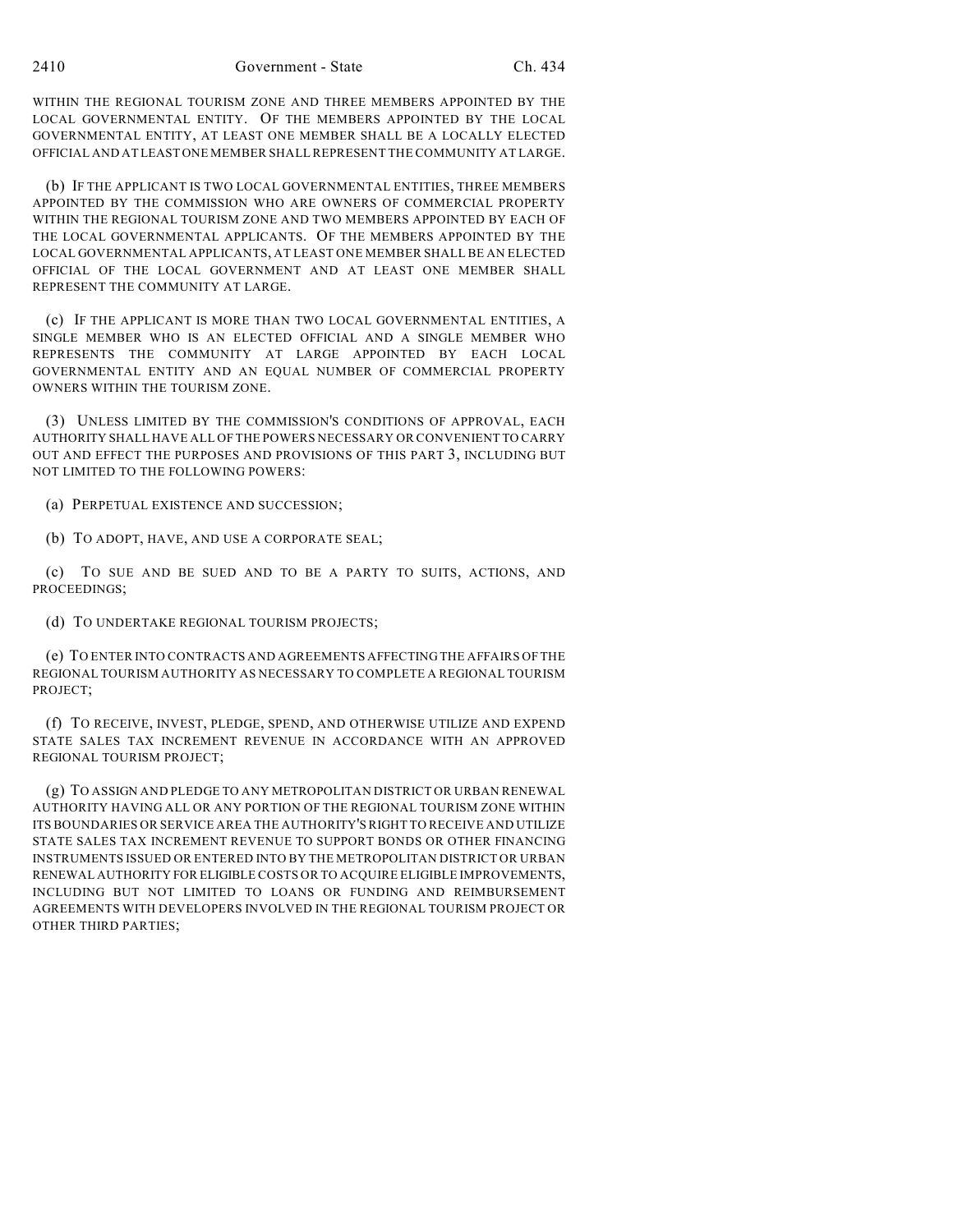(h) TO BORROW MONEY AND INCUR INDEBTEDNESS AND EVIDENCE THE SAME BY CERTIFICATES AND NOTE AND DEBENTURES, TO ISSUE BONDS, AND TO INVEST ANY MONEYS OF THE AUTHORITY NOT REQUIRED FOR IMMEDIATE DISBURSEMENT IN PROPERTY OR IN SECURITIES IN WHICH PUBLIC BODIES MAY LEGALLY INVEST FUNDS SUBJECT TO THEIR CONTROL PURSUANT TO PART 6 OF ARTICLE 75 OF THIS TITLE;

(i) TO DEPOSIT ANY MONEYS NOT REQUIRED FOR IMMEDIATE DISBURSEMENT IN ANY DEPOSITORY AUTHORIZED IN SECTION 24-75-603 AND, FOR THE PURPOSE OF MAKING SUCH DEPOSITS, TO APPOINT BY WRITTEN RESOLUTION ONE OR MORE PERSONS TO ACT AS CUSTODIANS OF THE MONEYS OF THE AUTHORITY, WHICH PERSON OR PERSONS SHALL GIVE SURETY BONDS IN THE AMOUNTS AND FORM AND FOR THE PURPOSES AS THE AUTHORITY REQUIRES;

(j) TO MAKE SUCH APPROPRIATIONS AND EXPENDITURES OF ITS FUNDS AND TO SET UP, ESTABLISH, AND MAINTAIN SUCH GENERAL, SEPARATE, OR SPECIAL FUNDS AND BANK ACCOUNTS OR OTHER ACCOUNTS AS IT DEEMS NECESSARY OR CONVENIENT TO CARRY OUT AND EFFECT THE PURPOSES AND PROVISIONS OF THIS PART 3;

(k) TO ACCEPT ON BEHALF OF THE REGIONAL TOURISM AUTHORITY REAL OR PERSONAL PROPERTY FOR THE USE OF THE AUTHORITY AND TO ACCEPT GIFTS AND CONVEYANCES MADE TO THE AUTHORITY UPON SUCH TERMS OR CONDITIONS AS THE BOARD OF THE AUTHORITY MAY APPROVE;

(l) TO ADOPT, AMEND, AND ENFORCE BYLAWS AND RULES THAT ARE NOT IN CONFLICT WITH THE CONSTITUTION AND LAWS OF THE STATE FOR CARRYING OUT THE BUSINESS, OBJECTS, AND AFFAIRS OF THE AUTHORITY;

(m) TO HAVE AND EXERCISE ALL RIGHTS AND POWERS NECESSARY OR INCIDENTAL TO OR IMPLIED FROM THE SPECIFIC POWERS GRANTED TO THE REGIONAL TOURISM AUTHORITY BY THIS PART 3. SUCH SPECIFIC POWERS SHALL NOT BE CONSIDERED AS A LIMITATION UPON ANY POWER NECESSARY OR APPROPRIATE TO CARRY OUT THE PURPOSES AND INTENT OF THIS PART 3; AND

(n) TO AUTHORIZE THE USE OF ELECTRONIC RECORDS OR SIGNATURES AND TO ADOPT RULES, STANDARDS, POLICIES, AND PROCEDURES FOR USE OF ELECTRONIC RECORDS OR SIGNATURES PURSUANT TO ARTICLE 71.3 OF THIS TITLE.

(4) A REGIONAL TOURISM AUTHORITY SHALL NOT HAVE THE POWER OF EMINENT DOMAIN AND SHALL NOT HAVE THE POWER TO IMPOSE OR LEVY ANY SALES TAX, USE TAX, PROPERTY TAX, OR ANY OTHER TAX.

(5) THE BOARD OF DIRECTORS OF A REGIONAL TOURISM AUTHORITY SHALL BE SUBJECT TO THE PROVISIONS OF THE "COLORADO OPEN RECORDS ACT", ARTICLE 72 OF THIS TITLE, AND THE "COLORADO SUNSHINE ACT OF 1972", ARTICLE 6 OF THIS TITLE.

**24-46-307. State sales tax increment revenue.** (1) IN ORDER TO IMPLEMENT THE COLLECTION OF STATE SALES TAX INCREMENT REVENUE, THE RESOLUTION ADOPTED BY THE COMMISSION APPROVING A REGIONAL TOURISM PROJECT SHALL STATE THAT STATE SALES TAXES, IF ANY, LEVIED AND COLLECTED AFTER THE EFFECTIVE DATE OF THE COMMISSION'S APPROVAL OF THE PROJECT SHALL BE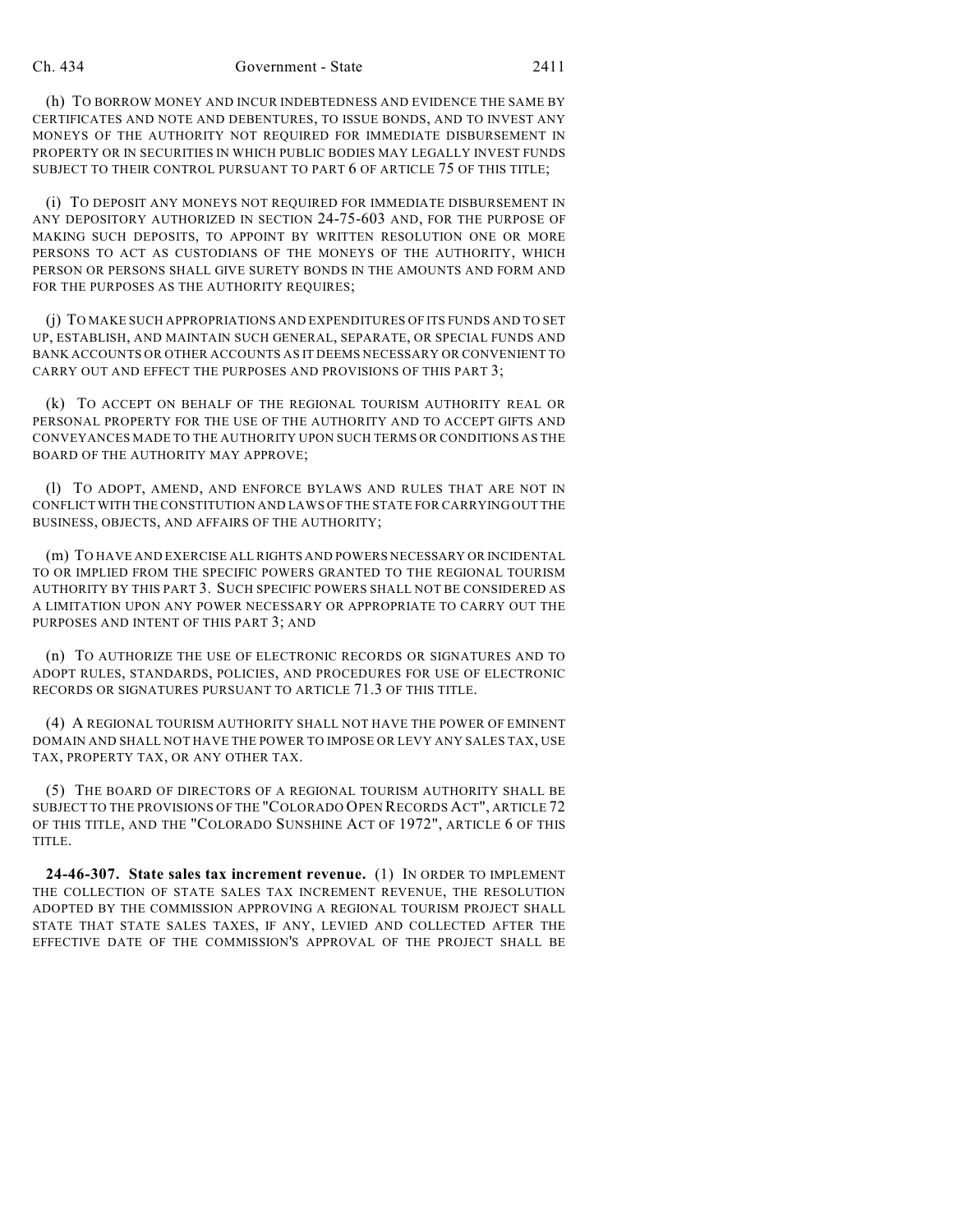DIVIDED AND DISTRIBUTED BY THE DEPARTMENT OF REVENUE AS FOLLOWS:

(a) THE PORTION OF STATE SALES TAXES COLLECTED WITHIN THE BOUNDARIES OF THE REGIONAL TOURISM ZONE EQUAL TO THE BASE YEAR REVENUE SHALL BE PAID INTO THE STATE TREASURY AS SUCH STATE SALES TAXES ARE NORMALLY COLLECTED AND PAID; AND

(b) THE PORTION OF SALES TAX REVENUE IN EXCESS OF THE BASE YEAR REVENUE SHALL BE ALLOCATED TO AND, WHEN COLLECTED, PAID INTO A SPECIAL FUND ESTABLISHED BY THE FINANCING ENTITY. THE FINANCING ENTITY SHALL SEGREGATE SUCH REVENUE FROM OTHER MONEYS OF THE FINANCING ENTITY, IF ANY, AND SHALL UTILIZE SUCH SALES TAX REVENUE SOLELY TO FINANCE ELIGIBLE COSTS INCURRED FOR THE PURPOSE OF CONSTRUCTING THE ELIGIBLE IMPROVEMENTS AND IMPLEMENTING THE REGIONAL TOURISM PROJECT. THE SPECIAL FUND MAY BE USED, WITHOUT LIMITATION, TO PAY THE PRINCIPAL OF, THE INTEREST ON, AND ANY PREMIUMS DUE IN CONNECTION WITH THE BONDS OF, LOANS OR ADVANCES TO, OR INDEBTEDNESS INCURRED BY, WHETHER FUNDED, REFUNDED, ASSUMED, OR OTHERWISE, SUCH FINANCING ENTITY FOR FINANCING OR REFINANCING, IN WHOLE OR IN PART, A REGIONAL TOURISM PROJECT. ANY EXCESS STATE SALES TAX COLLECTIONS NOT ALLOCATED PURSUANT TO THIS PARAGRAPH (b) SHALL BE PAID INTO THE FUNDS OF THE STATE TREASURY.

(2) STATE SALES TAX INCREMENT REVENUE, TOGETHER WITH ANY INVESTMENT INCOME EARNED THEREON, SHALL BE CONSTRUED AND TREATED FOR ALL PURPOSES AS BEING ASSIGNED TO, THE PROPERTY OF, AND THE REVENUE OF THE APPLICABLE FINANCING ENTITY AND SHALL NOT BE CONSTRUED OR TREATED FOR ANY PURPOSE AS REVENUE OR PROPERTY OF THE STATE.

**24-46-308. Annual report - audit.** (1) WITHIN NINETY DAYS OF THE END OF THE FIRST FULL STATE FISCAL YEAR AFTER THE COMMISSION APPROVES A REGIONAL TOURISM PROJECT AND ON THE SAME DATE EACH YEAR THEREAFTER, THE FINANCING ENTITY SHALL PREPARE AND SUBMIT TO THE COMMISSION AN ANNUAL REPORT DETAILING THE TOTAL AMOUNT OF STATE SALES TAX INCREMENT REVENUE THAT THE REGIONAL TOURISM PROJECT HAS COLLECTED OVER THE PAST YEAR, HOW SUCH REVENUE HAS BEEN SPENT, PROJECTED REVENUE FOR THE REMAINDER OF THE PERIOD FOR WHICH THE REGIONAL TOURISM PROJECT MAY COLLECT STATE SALES TAX INCREMENT REVENUE, AND A SUMMARY OF THE STATUS OF CONSTRUCTION OF THE ELIGIBLE IMPROVEMENTS. IF ANY INFORMATION PROVIDED IN THE ANNUAL REPORT IS A TRADE SECRET, PROPRIETARY, OR OTHERWISE ENTITLED TO PROTECTION PURSUANT TO ARTICLE 72 OF THIS TITLE, IT SHALL BE SO DESIGNATED AND SHALL BE KEPT CONFIDENTIAL BY THE STATE. THE GOVERNING BODY OF THE FINANCING ENTITY SHALL ATTEST TO THE ACCURACY OF THE INFORMATION PROVIDED IN THE ANNUAL REPORT.

(2) WITH THE ANNUAL REPORT, A FINANCING ENTITY SHALL SUBMIT AN INDEPENDENT AUDIT OF ITS FINANCIAL STATUS THAT IS PREPARED BY A CERTIFIED PUBLIC ACCOUNTANT ATTESTING TO THE ACCURACY OF THE ANNUAL REPORT. IN THE REPORT, THE FINANCING ENTITY SHALL STATE WHETHER ANY STATE SALES TAX INCREMENT REVENUE IS BEING USED FOR PURPOSES OTHER THAN FOR ELIGIBLE COSTS, AND ANY OTHER FINANCIAL INFORMATION THAT IS REASONABLY REQUIRED BY THE COMMISSION.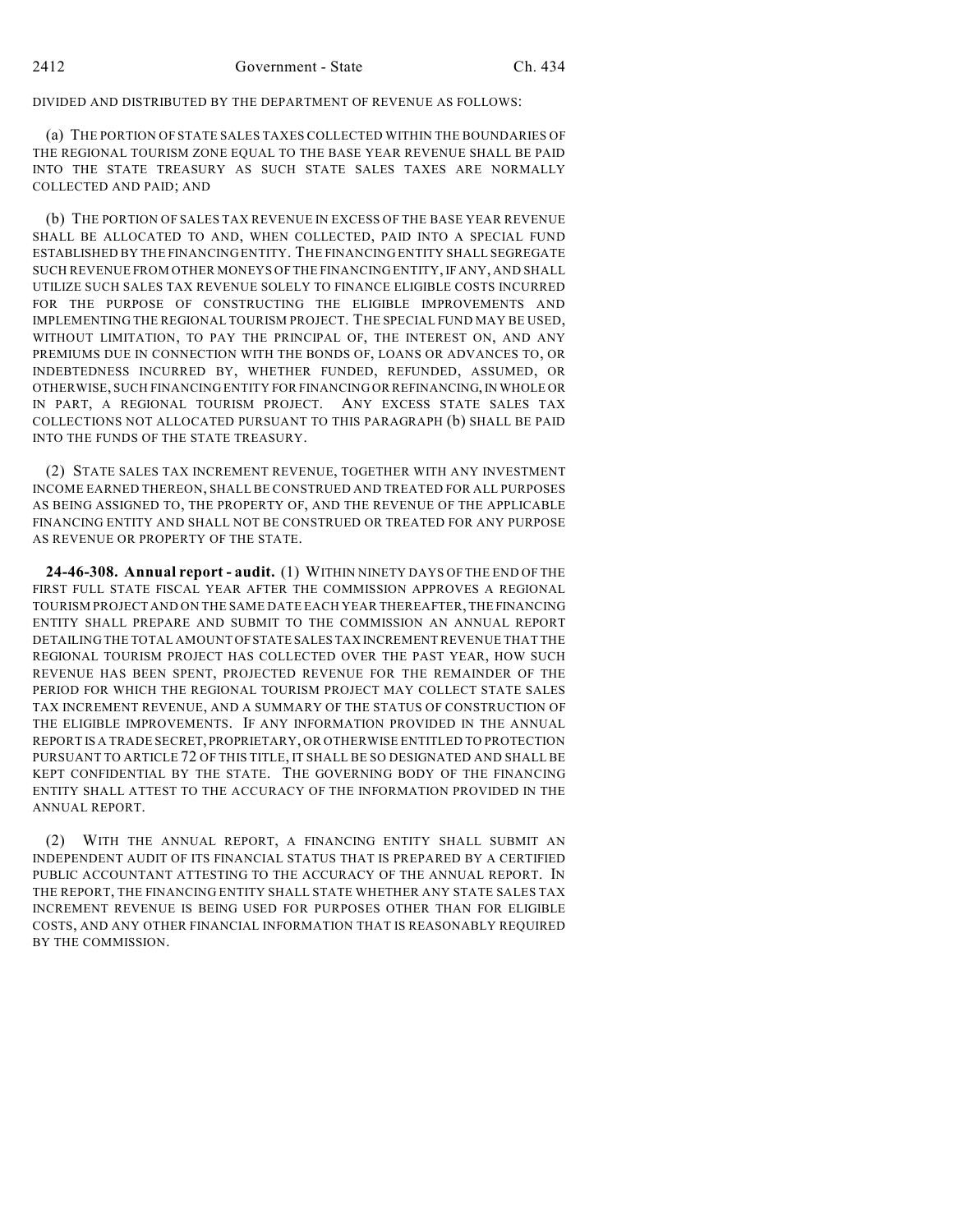(3) IF THE AUDIT FINDS THAT STATE SALES TAX INCREMENT REVENUE HAS BEEN USED FOR UNAUTHORIZED PURPOSES, THE FINANCING ENTITY SHALL BE LIABLE FOR THE REPAYMENT OF SUCH STATE SALES TAX INCREMENT REVENUE TO THE PROJECT OR TO THE GENERAL FUND OF THE STATE. THE REPAYMENT MAY BE MADE FROM MONEYS OF THE FINANCING ENTITY DERIVED FROM SOURCES OTHER THAN STATE SALES TAX INCREMENT REVENUE, IF ANY, BY OFFSET AGAINST FUTURE STATE SALES TAX INCREMENT REVENUE THAT OTHERWISE WOULD BE DISBURSED TO IT BY THE DEPARTMENT OF REVENUE, OR FROM OTHER MONEYS THAT ARE LEGALLY AVAILABLE TO THE FINANCING ENTITY FOR SUCH PURPOSE.

(4) IF THE FINANCING ENTITY IS A METROPOLITAN DISTRICT OR AN URBAN RENEWAL AUTHORITY, IT MAY COMPLY WITH THE REQUIREMENTS OF THIS SECTION BY SUBMITTING TO THE COMMISSION A COPY OF THE REPORT THAT THE METROPOLITAN DISTRICT OR URBAN RENEWAL AUTHORITY IS OTHERWISE REQUIRED TO SUBMIT TO A LOCAL GOVERNMENT PURSUANT TO LAW. SUCH COPY SHALL BE DELIVERED TO THE COMMISSION CONCURRENTLY WITH THE DELIVERY OF THE ANNUAL REPORT AND AUDIT WHEN OTHERWISE REQUIRED BY LAW.

(5) THE COLORADO OFFICE OF ECONOMIC DEVELOPMENT AND THE DEPARTMENT OF REVENUE SHALL PREPARE A REPORT TO BE SUBMITTED BY THE OFFICE NO LATER THAN SEPTEMBER 1 OF THE APPLICABLE FISCAL YEAR TO THE FINANCE COMMITTEES OF THE HOUSE OF REPRESENTATIVES AND SENATE, THE BUSINESS AFFAIRS AND LABOR COMMITTEE OF THE HOUSE OF REPRESENTATIVES, AND THE BUSINESS, LABOR, AND TECHNOLOGY COMMITTEE OF THE SENATE, OR ANY SUCCESSOR COMMITTEES. THE REPORT SHALL PRESENT INFORMATION ON ALL TAX EXPENDITURES FOR REGIONAL TOURISM ECONOMIC DEVELOPMENT DURING THE PRIOR FISCAL YEAR AND SHALL INCLUDE INFORMATION FROM THE REPORTS REQUIRED PURSUANT TO SUBSECTION (6) OF THIS SECTION.

(6) (a) EACH YEAR, NO LATER THAN SEPTEMBER 1, THE DEPARTMENT OF REVENUE SHALL REPORT THE AGGREGATE AMOUNT OF STATE SALES TAX INCREMENT REVENUE DIVERTED TO FINANCING ENTITIES FOR APPROVED PROJECTS.

(b) EVERY TWO YEARS, NO LATER THAN SEPTEMBER 1, THE COLORADO OFFICE OF ECONOMIC DEVELOPMENT AND THE DEPARTMENT OF REVENUE SHALL REPORT DETAILED INFORMATION ON EACH PROJECT APPROVED TO RECEIVE STATE SALES TAX INCREMENT REVENUE, INCLUDING BUT NOT NECESSARILY LIMITED TO:

(I) THE NAME, ADDRESS, AND CONTACT FOR EACH RECIPIENT;

(II) THE AMOUNT OF SALES TAX REVENUE DIVERTED FOR THE PROJECT;

(III) THE BOUNDARIES OF THE APPROVED REGIONAL TOURISM ZONE AND NARRATIVE FOR THE PROJECT;

(IV) THE PROPOSED TERM OF FINANCING AND THE PERCENT OF THE NEW NET REVENUE THAT IS APPROVED FOR THE PROJECT;

(V) THE ACTUAL STATE SALES TAX REVENUE COLLECTED WITHIN THE ZONE COMPARED TO THE PROJECTED REVENUES CONTAINED IN THE APPROVED APPLICATION;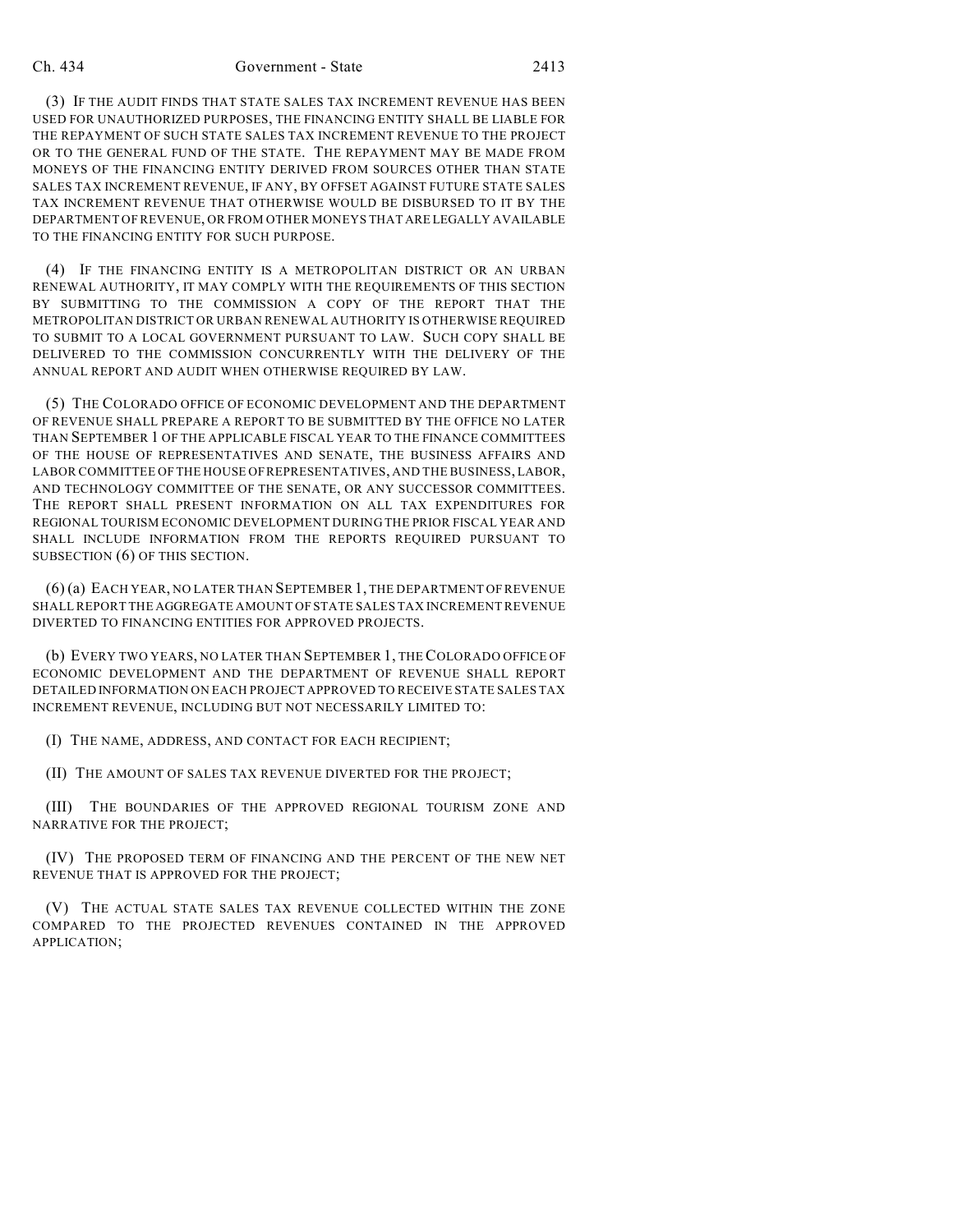(VI) THE NUMBER OF NET NEW JOBS DIRECTLY CREATED BY THE PROJECT IN EACH CATEGORY AS DEFINED BY THE COLORADO DEPARTMENT OF LABOR AND EMPLOYMENT OCCUPATION EMPLOYMENT STATISTICS SURVEY, AND THE WAGES AND HEALTH BENEFITS FOR JOBS IN EACH CATEGORY; AND

(VII) AN ASSESSMENT OF THE OVERALL EFFECTIVENESS OF THE PROJECT.

**24-46-309. Commencement of development.** (1) SUBSTANTIAL WORK ON A REGIONAL TOURISM PROJECT, INCLUDING BUT NOT LIMITED TO THE FINANCING ENTITY'S ISSUANCE OF BONDS OR OTHER DEBT INSTRUMENTS, THE REPAYMENT OF WHICH IS SECURED BY A PLEDGE OF THE STATE SALES TAX INCREMENT REVENUE OR THE COMMENCEMENT OF ACTUAL DEVELOPMENT OR PREDEVELOPMENT, SUCH AS ERECTING PERMANENT STRUCTURES, EXCAVATING THE GROUND TO LAY FOUNDATIONS, MASS GRADING OF THE SITE, OR WORK OF A SIMILAR DESCRIPTION THAT MANIFESTS AN INTENTION AND PURPOSE TO COMPLETE THE PROJECT SHALL COMMENCE WITHIN FIVE YEARS FROM THE DATE OF APPROVAL OF THE PROJECT BY THE COMMISSION.

(2) IF SUBSTANTIAL WORK ON THE REGIONAL TOURISM PROJECT TOWARD THE GOALS SPECIFIED IN THE APPLICATION PURSUANT TO SECTION 24-46-304 DOES NOT COMMENCE WITHIN FIVE YEARS OF APPROVAL BY THE COMMISSION, THE COMMISSION MAY REVOKE OR MODIFY ITS APPROVAL OF THE FINANCING ENTITY OR THE REGIONAL TOURISM PROJECT. REVOCATION OF APPROVAL MAY BE APPEALED TO THE COMMISSION, WHICH MAY REINSTATE ITS APPROVAL UPON A SHOWING OF GOOD CAUSE FOR THE DELAY. ANY STATE SALES TAX INCREMENT REVENUE THAT THE REGIONAL TOURISM PROJECT HAS GENERATED FROM THE TIME OF THE ORIGINAL APPROVAL FOR THE PROJECT MAY REMAIN DEDICATED TO THE PROJECT TO THE EXTENT THAT IT HAS BEEN PREVIOUSLY EXPENDED OR PLEDGED BY THE FINANCING ENTITY FOR THE FINANCING OF ELIGIBLE COSTS. IF SUBSTANTIAL WORK ON THE REGIONAL TOURISM PROJECT DOES NOT COMMENCE WITHIN ONE YEAR OF REINSTATEMENT OF APPROVAL FROM THE COMMISSION, THE COMMISSION SHALL REVOKE APPROVAL OF THE PROJECT.

(3) IF THE COMMISSION REVOKES ITS APPROVAL OF THE FINANCING ENTITY OR THE REGIONAL TOURISM PROJECT, THE COMMISSION MAY REQUIRE THAT ANY STATE SALES TAX INCREMENT REVENUE COLLECTED DURING THAT PERIOD, TOGETHER WITH INVESTMENT INCOME EARNED THEREON, THAT WAS NOT PREVIOUSLY EXPENDED OR PLEDGED BY THE FINANCING ENTITY FOR THE FINANCING OF ELIGIBLE COSTS SHALL BE REFUNDED TO THE STATE TREASURER, AND NO FURTHER MONEYS SHALL BE REMITTED BY THE STATE.

(4) IN EVALUATING WHETHER SUBSTANTIAL WORK HAS BEEN COMMENCED FOR PURPOSES OF ADMINISTERING THIS SECTION, THE COMMISSION SHALL RELY ON THE INFORMATION AND DATA SUPPLIED IN THE ANNUAL REPORTS SUBMITTED PURSUANT TO SECTION 24-46-308. THE COMMISSION SHALL HAVE AUTHORITY TO REVOKE ITS APPROVAL OF A FINANCING ENTITY OR A REGIONAL TOURISM PROJECT ONLY PURSUANT TO THIS SECTION.

**24-46-310. Issuance of bonds by a financing entity.** (1) A FINANCING ENTITY MAY ISSUE BONDS FROM TIME TO TIME IN ITS DISCRETION TO FINANCE ANY ELIGIBLE IMPROVEMENTS WITH RESPECT TO A REGIONAL TOURISM PROJECT AND MAY ALSO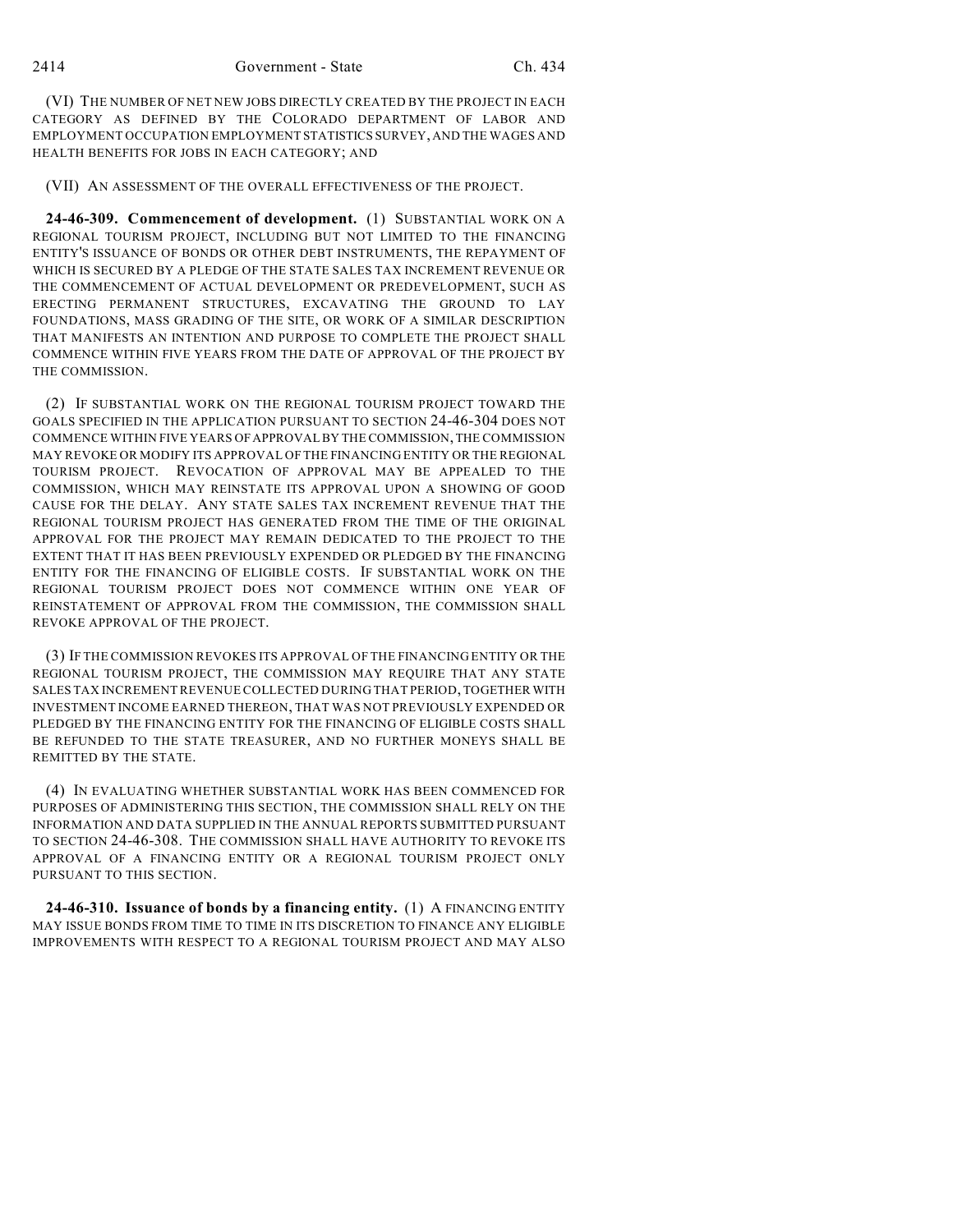ISSUE REFUNDING OR OTHER BONDS OF THE FINANCING ENTITY FROM TIME TO TIME IN ITS DISCRETION FOR THE PAYMENT, RETIREMENT, RENEWAL, OR EXTENSION OF ANY BONDS PREVIOUSLY ISSUED BY THE FINANCING ENTITY UNDER THIS SECTION AND TO PROVIDE FOR THE REPLACEMENT OF LOST, DESTROYED, OR MUTILATED BONDS PREVIOUSLY ISSUED UNDER THIS SECTION.

(2) (a) BONDS ISSUED UNDER THIS SECTION MAY BE GENERAL OBLIGATION BONDS OF THE FINANCING ENTITY, THE PAYMENT OF WHICH, AS TO PRINCIPAL AND INTEREST AND PREMIUMS, IF ANY, THE FULL FAITH, CREDIT, AND ASSETS, ACQUIRED AND TO BE ACQUIRED, OF THE FINANCING ENTITY ARE IRREVOCABLY PLEDGED.

(b) BONDS ISSUED UNDER THIS SECTION MAY BE SPECIAL OBLIGATIONS OF THE FINANCING ENTITY THAT, AS TO PRINCIPAL AND INTEREST AND PREMIUMS, IF ANY, ARE PAYABLE SOLELY FROM AND SECURED ONLY BY A PLEDGE OF ANY INCOME, PROCEEDS, REVENUES, OR FUNDS OF THE FINANCING ENTITY, INCLUDING, WITHOUT LIMITATION, STATE SALES TAX INCREMENT REVENUE.

(3) NOTWITHSTANDING ANY OTHER PROVISION OF THIS SECTION, ANY BONDS ISSUED UNDER THIS SECTION MAY BE ADDITIONALLY SECURED AS TO THE PAYMENT OF THE PRINCIPAL AND INTEREST AND PREMIUMS, IF ANY, BY A MORTGAGE OF ANY REGIONAL TOURISM PROJECT, OR ANY PART THEREOF, TITLE TO WHICH IS THEN OR THEREAFTER IN THE FINANCING ENTITY OR OF ANY OTHER REAL OR PERSONAL PROPERTY OR INTERESTS THEREIN THEN OWNED OR THEREAFTER ACQUIRED BY THE FINANCING ENTITY.

(4) NOTWITHSTANDING ANY OTHER PROVISION OF THIS SECTION, GENERAL OBLIGATION BONDS ISSUED UNDER THIS SECTION MAY BE ADDITIONALLY SECURED AS TO THE PAYMENT OF THE PRINCIPAL AND INTEREST AND PREMIUMS, IF ANY, AS PROVIDED IN SUBSECTION (2) OF THIS SECTION, WITH OR WITHOUT BEING ALSO ADDITIONALLY SECURED AS TO PAYMENT OF THE PRINCIPAL AND INTEREST AND PREMIUMS, IF ANY, BY A MORTGAGE AS PROVIDED IN SUBSECTION (3) OF THIS SECTION OR A TRUST AGREEMENT AS PROVIDED IN SUBSECTION (5) OF THIS SECTION.

(5) NOTWITHSTANDING ANY OTHER PROVISION OF THIS SECTION, ANY BONDS ISSUED UNDER THIS SECTION MAY BE ADDITIONALLY SECURED AS TO THE PAYMENT OF THE PRINCIPAL AND INTEREST AND PREMIUMS, IF ANY, BY A TRUST AGREEMENT BY AND BETWEEN THE FINANCING ENTITY AND A CORPORATE TRUSTEE, WHICH MAY BE ANY TRUST COMPANY OR BANK HAVING THE POWERS OF A TRUST COMPANY WITHIN OR WITHOUT THE STATE.

(6) BONDS ISSUED UNDER THIS SECTION SHALL NOT CONSTITUTE AN INDEBTEDNESS OF THE STATE OR OF ANY COUNTY, MUNICIPALITY, OR PUBLIC BODY OF THE STATE OTHER THAN THE FINANCING ENTITY ISSUING SUCH BONDS AND SHALL NOT BE SUBJECT TO THE PROVISIONS OF ANY OTHER LAW OR OFTHE CHARTER OF ANY MUNICIPALITY RELATING TO THE AUTHORIZATION, ISSUANCE, OR SALE OF BONDS.

(7) BONDS ISSUED UNDER THIS SECTION SHALL BE AUTHORIZED BY A RESOLUTION OF THE FINANCING ENTITY AND MAY BE ISSUED IN ONE OR MORE SERIES AND SHALL BEAR SUCH DATE, BE PAYABLE UPON DEMAND OR MATURE AT SUCH TIME, BEAR INTEREST AT SUCH RATE, BE IN SUCH DENOMINATION, BE IN SUCH FORM, EITHER COUPON OR REGISTERED OR OTHERWISE, CARRY SUCH CONVERSION OR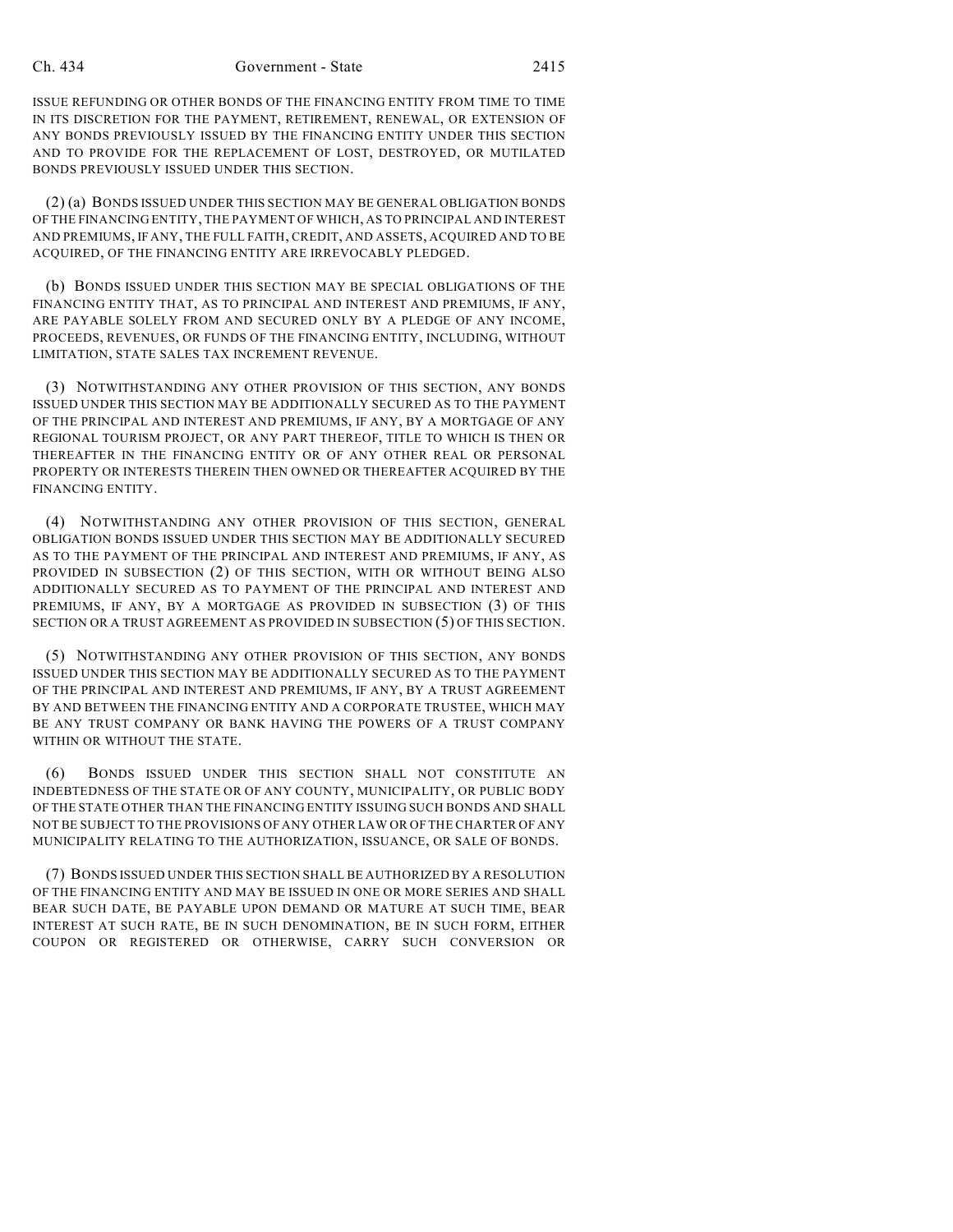2416 Government - State Ch. 434

REGISTRATION PRIVILEGES, HAVE SUCH RANK OR PRIORITY, BE EXECUTED IN THE NAME OF THE FINANCING ENTITY IN SUCH MANNER, BE PAYABLE IN SUCH MEDIUM OF PAYMENT, BE PAYABLE AT SUCH PLACE, BE SUBJECT TO SUCH CALLABILITY PROVISIONS OR TERMS OF REDEMPTION, WITH OR WITHOUT PREMIUMS, BE SECURED IN SUCH MANNER, BE OF SUCH DESCRIPTION, CONTAIN OR BE SUBJECT TO SUCH COVENANTS, PROVISIONS, TERMS, CONDITIONS, AND AGREEMENTS, INCLUDING PROVISIONS CONCERNING EVENTS OF DEFAULT, AND HAVE SUCH OTHER CHARACTERISTICS AS MAY BE PROVIDED BY SUCH RESOLUTION OR BY THE TRUST AGREEMENT, INDENTURE, OR MORTGAGE, IF ANY, ISSUED PURSUANT TO SUCH RESOLUTION. THE SEAL, OR A FACSIMILE THEREOF, OF THE FINANCING ENTITY SHALL BE AFFIXED, IMPRINTED, ENGRAVED, OR OTHERWISE REPRODUCED UPON EACH OF ITS BONDS ISSUED UNDER THIS SECTION. BONDS ISSUED UNDER THIS SECTION SHALL BE EXECUTED IN THE NAME OF THE FINANCING ENTITY BY THE MANUAL OR FACSIMILE SIGNATURES OF SUCH OFFICIALS AS MAY BE DESIGNATED IN SAID RESOLUTION OR TRUST AGREEMENT, INDENTURE, OR MORTGAGE; EXCEPT THAT AT LEAST ONE SIGNATURE ON EACH SUCH BOND SHALL BE A MANUAL SIGNATURE. COUPONS, IF ANY, ATTACHED TO SUCH BONDS SHALL BEAR THE FACSIMILE SIGNATURE OF SUCH OFFICIAL OF THE FINANCING ENTITY AS MAY BE DESIGNATED AS PROVIDED IN THIS SUBSECTION (7). SAID RESOLUTION OR TRUST AGREEMENT, INDENTURE, OR MORTGAGE MAY PROVIDE FOR THE AUTHENTICATION OF THE PERTINENT BONDS BY THE TRUSTEE.

(8) BONDS ISSUED UNDER THIS SECTION MAY BE SOLD BY THE FINANCING ENTITY IN SUCH MANNER AND FOR SUCH PRICE AS THE FINANCING ENTITY, IN ITS DISCRETION, MAY DETERMINE, AT PAR, BELOW PAR, OR ABOVE PAR, AT PRIVATE SALE OR AT PUBLIC SALE AFTER NOTICE PUBLISHED PRIOR TO SUCH SALE IN A NEWSPAPER HAVING GENERAL CIRCULATION IN THE MUNICIPALITY, OR IN SUCH OTHER MEDIUM OF PUBLICATION AS THE FINANCING ENTITY MAY DEEM APPROPRIATE, OR MAY BE EXCHANGED BY THE FINANCING ENTITY FOR OTHER BONDS ISSUED BY IT UNDER THIS SECTION.

(9) IF ANY OF THE OFFICIALS OF THE FINANCING ENTITY WHOSE SIGNATURES OR FACSIMILE SIGNATURES APPEAR ON ANY OF ITS BONDS OR COUPONS ISSUED UNDER THIS SECTION CEASE TO BE SUCH OFFICIALS BEFORE THE DELIVERY OF SUCH BONDS, SUCH SIGNATURES OR FACSIMILE SIGNATURES, AS THE CASE MAY BE, SHALL NEVERTHELESS BE VALID AND SUFFICIENT FOR ALL PURPOSES, THE SAME AS IF SUCH OFFICIALS HAD REMAINED IN OFFICE UNTIL SUCH DELIVERY.

(10) NOTWITHSTANDING ANY OTHER PROVISION OF LAW, ANY BONDS THAT ARE ISSUED PURSUANT TO THIS SECTION ARE FULLY NEGOTIABLE.

(11) IN ANY SUIT, ACTION, OR PROCEEDING INVOLVING THE VALIDITY OR ENFORCEABILITY OF ANY BOND THAT IS ISSUED UNDER THIS SECTION OR THE SECURITY THEREFOR, ANY SUCH BOND RECITING IN SUBSTANCE THAT IT HAS BEEN ISSUED BY THE FINANCING ENTITY IN CONNECTION WITH A REGIONAL TOURISM PROJECT OR ANY ACTIVITY OR OPERATION OF THE FINANCING ENTITY UNDER THIS PART 3 SHALL BE CONCLUSIVELY DEEMED TO HAVE BEEN ISSUED FOR SUCH PURPOSES; AND SUCH REGIONAL TOURISM PROJECT OR SUCH OPERATION OR ACTIVITY, AS THE CASE MAY BE, SHALL BE CONCLUSIVELY DEEMED TO HAVE BEEN INITIATED, PLANNED, LOCATED, UNDERTAKEN, ACCOMPLISHED, AND CARRIED OUT IN ACCORDANCE WITH THE PROVISIONS OF THIS PART 3.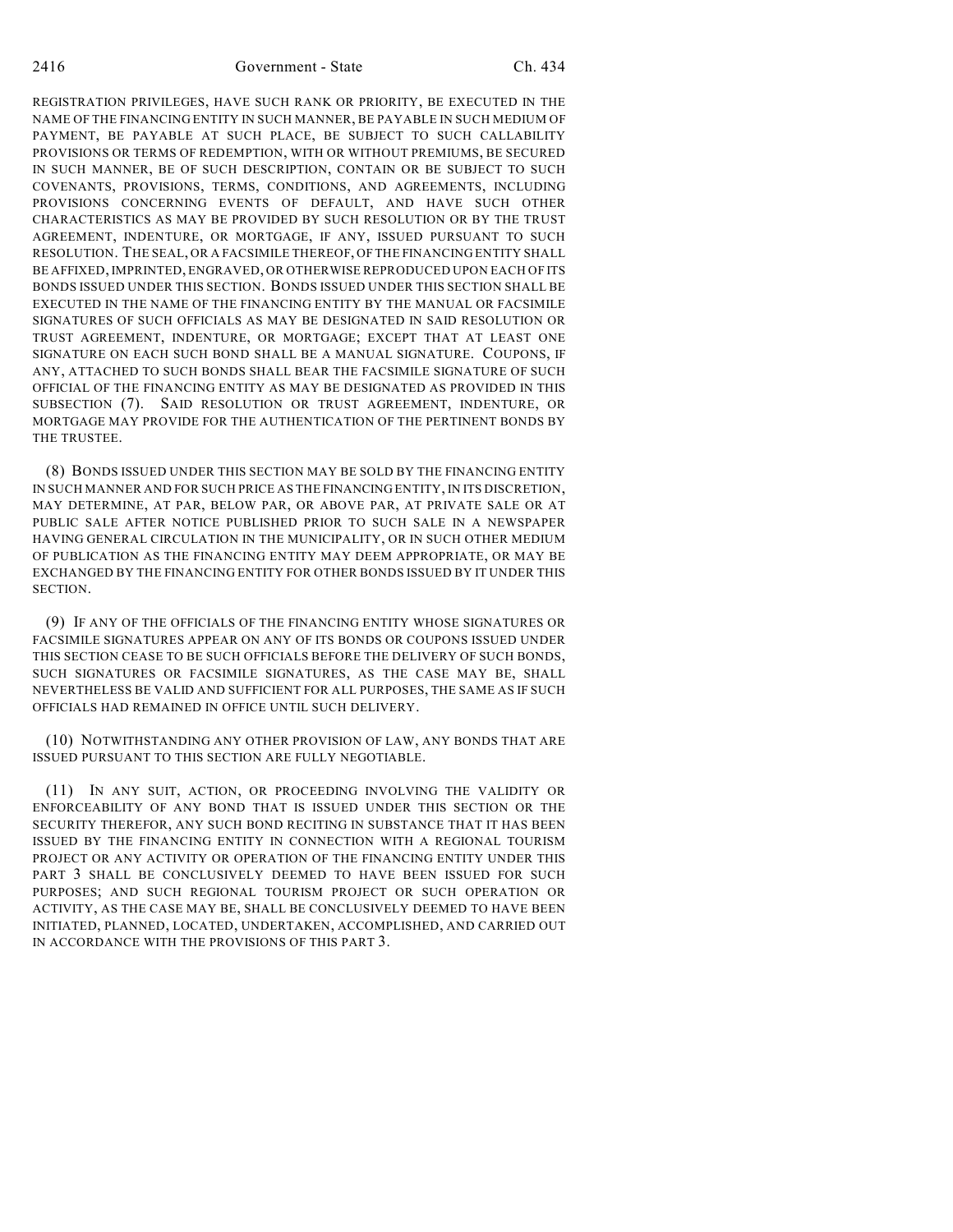(12) PENDING THE PREPARATION OF ANY DEFINITIVE BONDS UNDER THIS SECTION, A FINANCING ENTITY MAY ISSUE ITS INTERIM CERTIFICATES OR RECEIPTS OR ITS TEMPORARY BONDS, WITH OR WITHOUT COUPONS, EXCHANGEABLE FOR SUCH DEFINITIVE BONDS WHEN THE LATTER HAVE BEEN EXECUTED AND ARE AVAILABLE FOR DELIVERY.

(13) A PERSON RETAINED OR EMPLOYED BY A FINANCING ENTITY AS AN ADVISOR OR A CONSULTANT FOR THE PURPOSE OF RENDERING FINANCIAL ADVICE AND ASSISTANCE MAY PURCHASE OR PARTICIPATE IN THE PURCHASE OR DISTRIBUTION OF ITS BONDS WHEN SUCH BONDS ARE OFFERED AT PUBLIC OR PRIVATE SALE.

(14) NO COMMISSIONER OR OTHER OFFICER OF A FINANCING ENTITY ISSUING BONDS UNDER THIS SECTION AND NO PERSON EXECUTING SUCH BONDS IS LIABLE PERSONALLY ON SUCH BONDS OR IS SUBJECT TO ANY PERSONAL LIABILITY OR ACCOUNTABILITY BY REASON OF THE ISSUANCE THEREOF.

(15) NO COMMISSIONER OR OTHER OFFICER OF A REGIONAL TOURISM AUTHORITY ISSUING BONDS PURSUANT TO THIS PART 3 AND NO PERSON EXECUTING SUCH BONDS SHALL BE LIABLE PERSONALLY ON SUCH BONDS OR SHALL BE SUBJECT TO ANY PERSONAL LIABILITY OR ACCOUNTABILITY BY REASON OF THE ISSUANCE OF THE BONDS.

(16) BONDS THAT ARE ISSUED PURSUANT TO THIS PART 3 ARE DECLARED TO BE ISSUED FOR AN ESSENTIAL PUBLIC AND GOVERNMENTAL PURPOSE AND, TOGETHER WITH INTEREST THEREON AND INCOME THEREFROM, SHALL BE EXEMPTED FROM ALL **TAXES** 

**SECTION 2.** Part 1 of article 35 of title 24, Colorado Revised Statutes, is amended BY THE ADDITION OF A NEW SECTION to read:

**24-35-118. Regional tourism projects - authority of department.** (1) IN ADDITION TO THE OTHER FUNCTIONS AND POWERS OF THE DEPARTMENT OF REVENUE AND THE EXECUTIVE DIRECTOR OF THE DEPARTMENT PURSUANT TO THIS PART 1, THE DEPARTMENT SHALL ESTABLISH AND DETERMINE THE BASE YEAR REVENUE, AS DEFINED IN SECTION 24-46-303 (1), FOR EACH REGIONAL TOURISM ZONE, AS DEFINED IN SECTION 24-46-303 (11); SHALL COLLECT, ACCOUNT FOR, AND REMIT TO THE APPLICABLE FINANCING ENTITY, AS DEFINED IN SECTION 24-46-303 (6), ALL STATE SALES TAX INCREMENT REVENUE, AS DEFINED IN SECTION 24-46-303 (12), GENERATED WITHIN EACH REGIONAL TOURISM ZONE; AND SHALL OTHERWISE PERFORM SUCH FUNCTIONS AS ARE REQUIRED OF THE DEPARTMENT WITH RESPECT TO ANY FINANCING ENTITY AND ANY REGIONAL TOURISM ZONE DESIGNATED IN THE WRITTEN NOTICE THEREOF TO BE PROVIDED TO THE EXECUTIVE DIRECTOR PURSUANT TO SECTION 24-46-305.

(2) THE EXECUTIVE DIRECTOR SHALL HAVE THE AUTHORITY TO CREATE FORMS AND PROMULGATE RULES AS DEEMED NECESSARY OR CONVENIENT TO IMPLEMENT THE DEPARTMENT'S RESPONSIBILITIES WITH RESPECT TO THE DETERMINATION OF BASE YEAR REVENUE, COLLECTION AND DISBURSEMENT OF STATE SALES TAX INCREMENT REVENUE, AND OTHER FUNCTIONS OF THE DEPARTMENT PURSUANT TO PART 3 OF ARTICLE 46 OF THIS TITLE. THE EXECUTIVE DIRECTOR IS AUTHORIZED TO ENTER INTO CONTRACTS WITH FINANCING ENTITIES APPROVED PURSUANT TO PART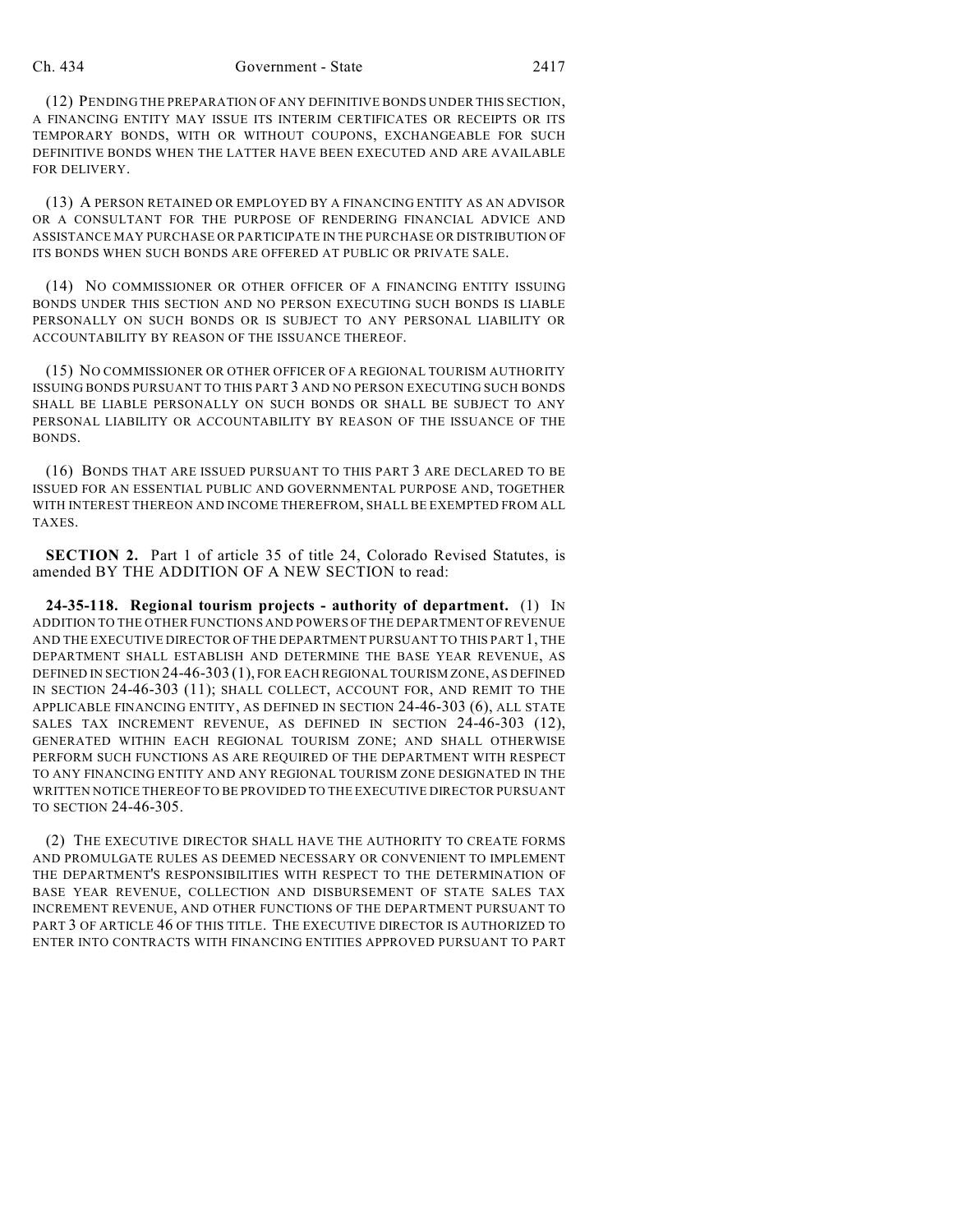3 OF ARTICLE 46 OF THIS TITLE IN THE MANNER PROVIDED FOR IN SECTION 24-35-110 REGARDING THE PERFORMANCE OF THE DEPARTMENT'S FUNCTIONS IN IMPLEMENTING PART 3 OF ARTICLE 46 OF THIS TITLE, AND TO ESTABLISH AN ADMINISTRATIVE FEE FOR SUCH SERVICES IN THE MANNER PROVIDED FOR IN SECTION 24-35-111, WITH THE AMOUNT THEREOF TO BE REASONABLY CALCULATED TO OFFSET THE DEPARTMENT'S ACTUAL DIRECT COSTS AND EXPENSES IN PERFORMING SUCH COLLECTION AND DISBURSEMENT FUNCTIONS.

(3) ALL STATE SALES TAX INCREMENT REVENUE COLLECTED BY THE DEPARTMENT ON BEHALF OF A FINANCING ENTITY SHALL BE CONSTRUED AND TREATED FOR ALL PURPOSES AS BEING ASSIGNED TO, THE PROPERTY OF, AND THE REVENUE OF THE APPLICABLE FINANCING ENTITY AND SHALL NOT BE CONSTRUED OR TREATED FOR ANY PURPOSE AS REVENUE OR PROPERTY OF THE STATE. IN COLLECTING AND DISBURSING STATE SALES TAX INCREMENT REVENUE AS PROVIDED IN THIS SECTION AND OTHERWISE PERFORMING ITS RESPONSIBILITIES PURSUANT TO PART 3 OF ARTICLE 46 OF THIS TITLE, THE DEPARTMENT SHALL ACT SOLELY AS A COLLECTING AGENT FOR THE FINANCING ENTITY AND SHALL SEGREGATE IN A SEPARATE FUND ANY PORTION OF STATE SALES TAX INCREMENT REVENUE THAT IS DEDICATED TO THE FINANCING ENTITY BUT WILL NOT BE REMITTED TO THE FINANCING ENTITY IN THE IMMEDIATE FUTURE.

**SECTION 3.** Part 1 of article 25 of title 31, Colorado Revised Statutes, is amended BY THE ADDITION OF A NEW SECTION to read:

**31-25-116. Regional tourism projects.** (1) AN URBAN RENEWAL AUTHORITY THAT IS DESIGNATED AS A FINANCING ENTITY PURSUANT TO PART 3 OF ARTICLE 46 OF TITLE 24, C.R.S., SHALL HAVE ALL OF THE POWERS NECESSARY OR CONVENIENT TO CARRY OUT AND EFFECTUATE THE PURPOSES AND PROVISIONS OF PART 3 OF ARTICLE 46 OF TITLE 24, C.R.S., INCLUDING BUT NOT LIMITED TO THE POWERS TO RECEIVE STATE SALES TAX INCREMENT REVENUE GENERATED WITHIN AN APPROVED REGIONAL TOURISM ZONE, AS DEFINED IN SECTION 24-46-303 (11), C.R.S., AND DISPERSE AND OTHERWISE UTILIZE SUCH REVENUE FOR ALL LAWFUL PURPOSES, INCLUDING BUT NOT LIMITED TO FINANCING OF ELIGIBLE COSTS AND THE DESIGN, CONSTRUCTION, MAINTENANCE, AND OPERATION OF ELIGIBLE IMPROVEMENTS, AS SUCH TERMS ARE DEFINED IN SECTION 24-46-303, C.R.S., OR OTHERWISE INCORPORATED INTO THE COMMISSION'S CONDITIONS OF APPROVAL.

(2) NOTWITHSTANDING THE PROVISION OF SECTION 31-25-107 (7), AUTHORIZATION TO RECEIVE STATE SALES TAX INCREMENT REVENUE PURSUANT TO PART 3 OF ARTICLE 46 OF TITLE 24, C.R.S., SHALL NOT BE CONSIDERED A MATERIAL MODIFICATION TO THE PLAN AND CORRESPONDING CHANGES TO THE PLAN MAY BE MADE BY THE GOVERNING BODY OF THE AUTHORITY TO INCORPORATE THE USE OF STATE SALES TAX INCREMENT REVENUE WITHOUT THE REQUIREMENT OF SUBMISSION TO OR APPROVAL BY THE GOVERNING BODY OF A MUNICIPALITY THAT HAS ESTABLISHED THE AUTHORITY PURSUANT TO SECTION 31-25-104 (1).

(3) ANY URBAN RENEWAL AUTHORITY THAT RECEIVES STATE SALES TAX INCREMENT REVENUE, WHETHER PURSUANT TO DESIGNATION AS A FINANCING ENTITY PURSUANT TO PART 3 OF ARTICLE 46 OF TITLE 24, C.R.S., OR PURSUANT TO A CONTRACT ENTERED INTO WITH ANY SUCH FINANCING ENTITY, SHALL NOT USE THE STATE SALES TAX INCREMENT REVENUE TO ACQUIRE PROPERTY THROUGH THE